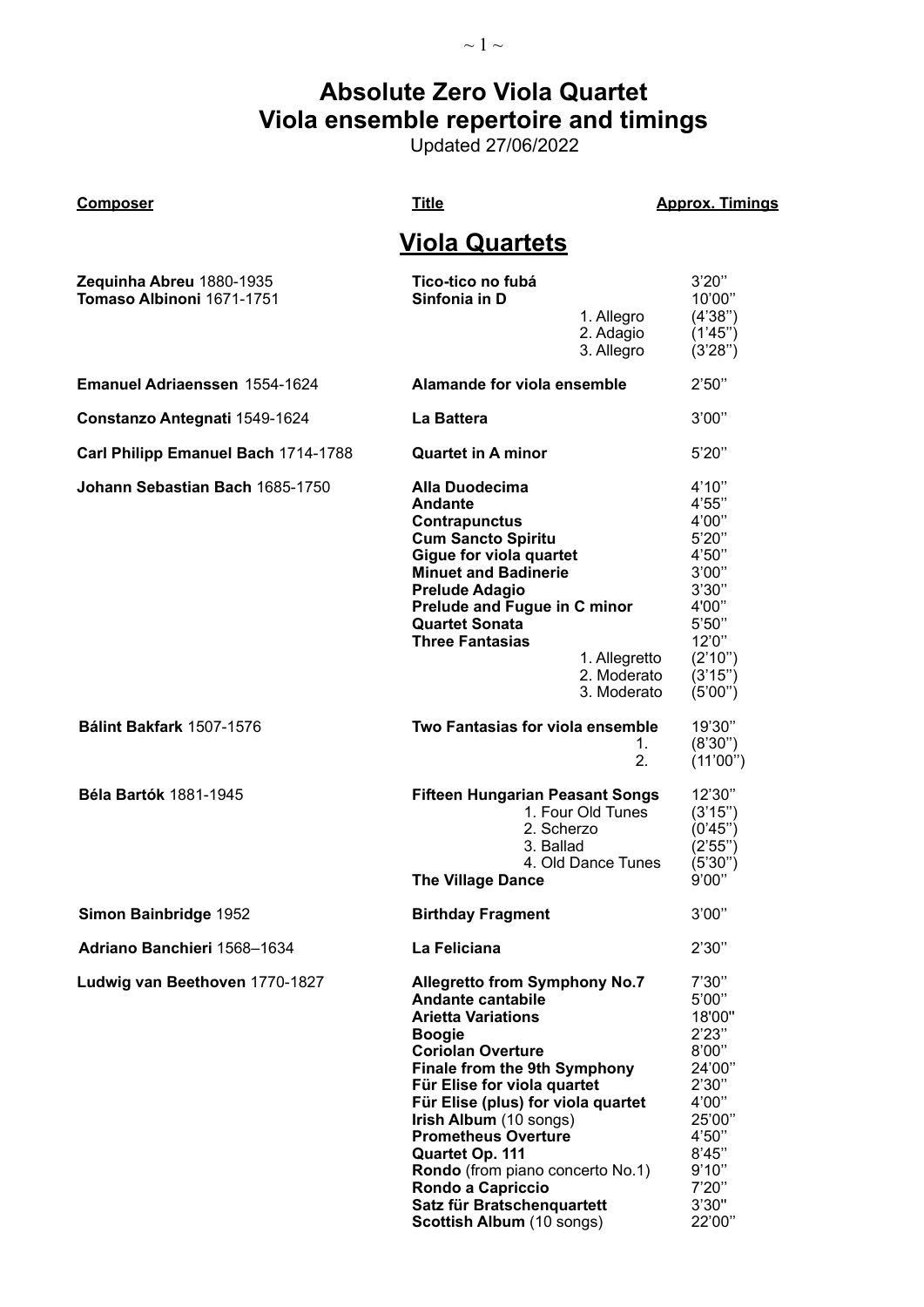|                                      | Serenade for viola quartet<br>1. Marcia. Allegro<br>2. Adagio<br>3. Menuetto Allegretto<br>4. Adagio<br>5. Allegretto alla polacca<br>6. Andante quasi allegretto<br>7. Marcia. Allegro<br><b>Symphony No. 5</b><br>1. Allegro con brio<br>2. Andante con moto<br>3. Allegro<br>4. Allegro<br>Variations (from 9th Symphony)<br><b>Viola Quartet, Opus 54</b><br>1. Tempo Menuetto<br>2. Allegro | 30'00"<br>(2'22'')<br>(5'45")<br>(3'00'')<br>(4'00")<br>(4'00")<br>(8'15")<br>(2'22'')<br>33'45"<br>(8'00")<br>(9'10'')<br>(5'00'')<br>(11'15")<br>13'05"<br>11'05"<br>(5'15'')<br>(5'40'') |
|--------------------------------------|--------------------------------------------------------------------------------------------------------------------------------------------------------------------------------------------------------------------------------------------------------------------------------------------------------------------------------------------------------------------------------------------------|---------------------------------------------------------------------------------------------------------------------------------------------------------------------------------------------|
| <b>John Bennet 1735-1784</b>         | <b>Madrigal</b>                                                                                                                                                                                                                                                                                                                                                                                  | 2'40''                                                                                                                                                                                      |
| Hector Berlioz 1803-1869             | Fugue à trois Sujets<br><b>Hungarian March</b><br>Hymn pour l'élévation<br>Les Nuits D'ete<br>1. Villanelle<br>2. Le Spectre de la Rose<br>3. Sur les Lagunes<br>4. Absence<br>5. Au Cimetière<br>6. L'ile inconnue<br><b>Reverie et Caprice</b>                                                                                                                                                 | 4'45"<br>5'00"<br>4'20"<br>30'00"<br>(2'22'')<br>(6'26'')<br>(5'18")<br>(3'30'')<br>(5'30'')<br>(3'15'')<br>8'10"                                                                           |
| Heinrich Ignaz Franz Biber 1644-1704 | Harmonia Artificia - Ariosa<br>1. Sonata<br>2. Allamande<br>3. Gigue<br>4. Aria<br>5. Sarabande                                                                                                                                                                                                                                                                                                  | 17'00"<br>(3'00'')<br>(2'00'')<br>(5'30'')<br>(1'30'')<br>(5'00'')                                                                                                                          |
| Georges Bizet 1838-1875              | Cavatina for viola quartet<br>La fleur que tu m'avais jetée<br>L'Arlésienne<br>1. Prelude<br>2. Minuetto<br>3. Adagietto<br>4. Carillon<br><b>Menuetto</b>                                                                                                                                                                                                                                       | 9'00"<br>3'30''<br>17'40"<br>(6'59'')<br>(2'45'')<br>(2'33")<br>(5'20'')<br>3'30''                                                                                                          |
| Luigi Boccherini 1743-1805           | <b>Sonatina</b><br>1. Allegro moderato<br>2. Andante<br>3. Allegretto                                                                                                                                                                                                                                                                                                                            | 10'20"<br>(3'55'')<br>(2'55'')<br>(3'35'')                                                                                                                                                  |
| Mélanie Bonis 1858-1937              | Pensées d'Automne                                                                                                                                                                                                                                                                                                                                                                                | (4'20'')                                                                                                                                                                                    |
| Alexander Borodin 1833-1887          | <b>Nocturne</b><br>Polka for viola quartet                                                                                                                                                                                                                                                                                                                                                       | 7'20''<br>2'30"                                                                                                                                                                             |
| "Lili" Boulanger 1983-1918           | Deux Morceaux pour quatuor d'altos 6'00"<br>1. D'un Vieux Jardin<br>2. Hymne au Soleil                                                                                                                                                                                                                                                                                                           | (2'30'')<br>(3'30'')                                                                                                                                                                        |
| Edwin York Bowen 1884-1961           | <b>Fantasie for Four Violas</b>                                                                                                                                                                                                                                                                                                                                                                  | 10'30"                                                                                                                                                                                      |
| William Boyce 1711-1779              | <b>Introduction and Allegro</b>                                                                                                                                                                                                                                                                                                                                                                  | 4'00"                                                                                                                                                                                       |
| Johannes Brahms 1833-1897            | <b>Adagio</b> (from 2 <sup>nd</sup> Symphony)<br>Appassionata Op. 120                                                                                                                                                                                                                                                                                                                            | 7'30''<br>5'40''                                                                                                                                                                            |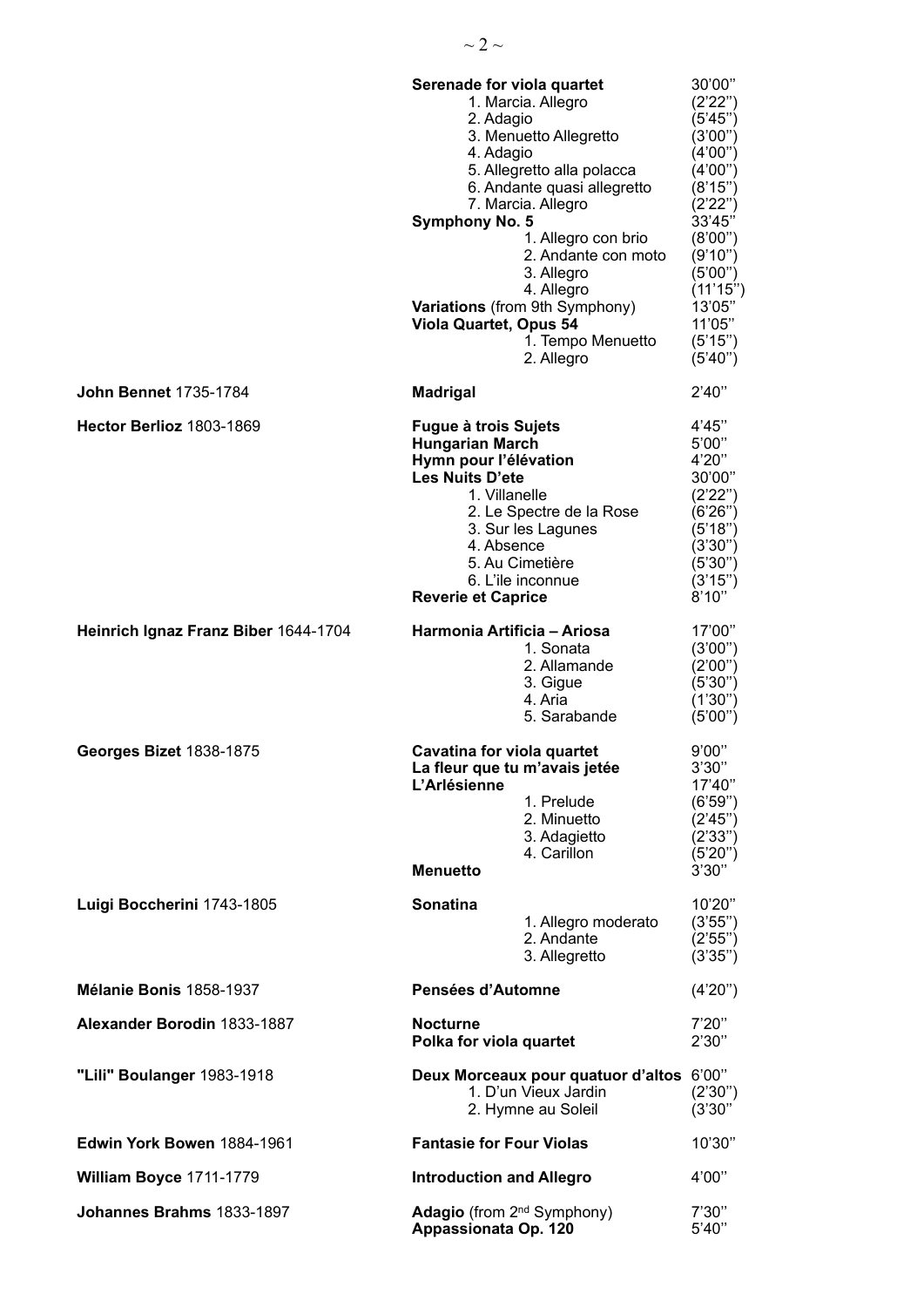|                                    | <b>Finale from the First Symphony</b><br><b>Four Hungarian Dances</b>                                                                                                                      | 16'30"<br>7'55"                                                              |
|------------------------------------|--------------------------------------------------------------------------------------------------------------------------------------------------------------------------------------------|------------------------------------------------------------------------------|
|                                    | 1. Andantino grazioso<br>2. Poco Andante<br>3. Allegretto<br>4. Allegro<br>Poco Allegretto for viola quartet<br>(from 3rd Symphony)                                                        | (1'20'')<br>(2'30'')<br>(1'50")<br>(2'15'')<br>6'10''                        |
|                                    | <b>Quartet in A Minor</b><br>Variations on a theme by Haydn<br><b>Viola Quartet in E Minor</b><br>1. Allegro non troppo<br>2. Allegro quasi menuetto<br>3. Allegro                         | 5'50"<br>18'30"<br>30'00"<br>(15'12'')<br>(4'20'')<br>(6'33")                |
| Thomas Brewer 1611-1660            | <b>Pavin for four violas</b>                                                                                                                                                               | 3'45''                                                                       |
| <b>Frank Bridge 1899-1903</b>      | <b>Cradle Song</b><br><b>Moro Perpetuo</b><br>Suite four viola quartet<br>1. Andante moderato<br>2. Adagio<br>3. Allegro cono spirito                                                      | 2'30"<br>1'46"<br>12'00"<br>(5'00'')<br>(3'50'')<br>(3'50'')                 |
| <b>Max Bruch 1838-1920</b>         | <b>Adagio on a Celtic Melody</b><br>Kol Nidrei for viola quartet<br>Romanze for viola quartet<br><b>Quartet Concerto</b><br>1. Andante con moto<br>2. Allegro moderato<br>3. Allegro molto | 8'00"<br>8'05"<br>7'00"<br>19'00"<br>(7'10'')<br>(6'05'')<br>(5'25'')        |
| Anton Bruckner 1824-1896           | Fantasie for viola quartet<br>March (from 4th Symphony)<br><b>Prelude in D minor</b>                                                                                                       | 7'10''<br>17'00"<br>1'15"                                                    |
| Benedikt Brydern 1966              | <b>Pedestrian Crossing</b>                                                                                                                                                                 | 5'00"                                                                        |
| David Burndrett 1978               | <b>Tasty Tango for Viola Quartet</b>                                                                                                                                                       | 2'20"                                                                        |
| George Butterworth 1885-1916       | The Banks of Green Willow                                                                                                                                                                  | 6'00"                                                                        |
| Dietrich Buxtehude 1637-1639       | Passacaglia for four violas                                                                                                                                                                | 7'00"                                                                        |
| <b>William Byrd 1540-1620</b>      | Suite for viola quartet<br>1. The Earle of Oxfords Marche (3'30")<br>2. O Mistress Myne<br>3. Coranto<br>4. Fortune<br>5. John come kiss me now                                            | 30'15"<br>(9'10")<br>(0'50")<br>(5'45'')<br>(11'00'')                        |
| Girolamo Cavazzoni 1525-1577       | Canzoni                                                                                                                                                                                    | 8'00"                                                                        |
| <b>Emmanuel Chabrier 1841-1894</b> | <b>Boureé Fantasque</b><br><b>Danse Villageoise</b>                                                                                                                                        | 5'35"<br>5'10''                                                              |
| Marc-Antoine Charpentier 1643-1704 | Concerto pour quatre parties<br>1. Prélude 1<br>2. Prélude 2<br>3. Saraband<br>4. Gigue Angloise<br>5. Gigue Françoise<br>6. Passecaille                                                   | 13'00"<br>(1'40'')<br>(2'30'')<br>(1'28")<br>(1'30")<br>(1'20'')<br>(3'25'') |
| Amédée-Ernest Chausson 1855-1899   | <b>Quelques Danses Op.26</b><br>1. Dédicace<br>2. Sarabande                                                                                                                                | 15'00"<br>(1'30'')<br>(5'00'')                                               |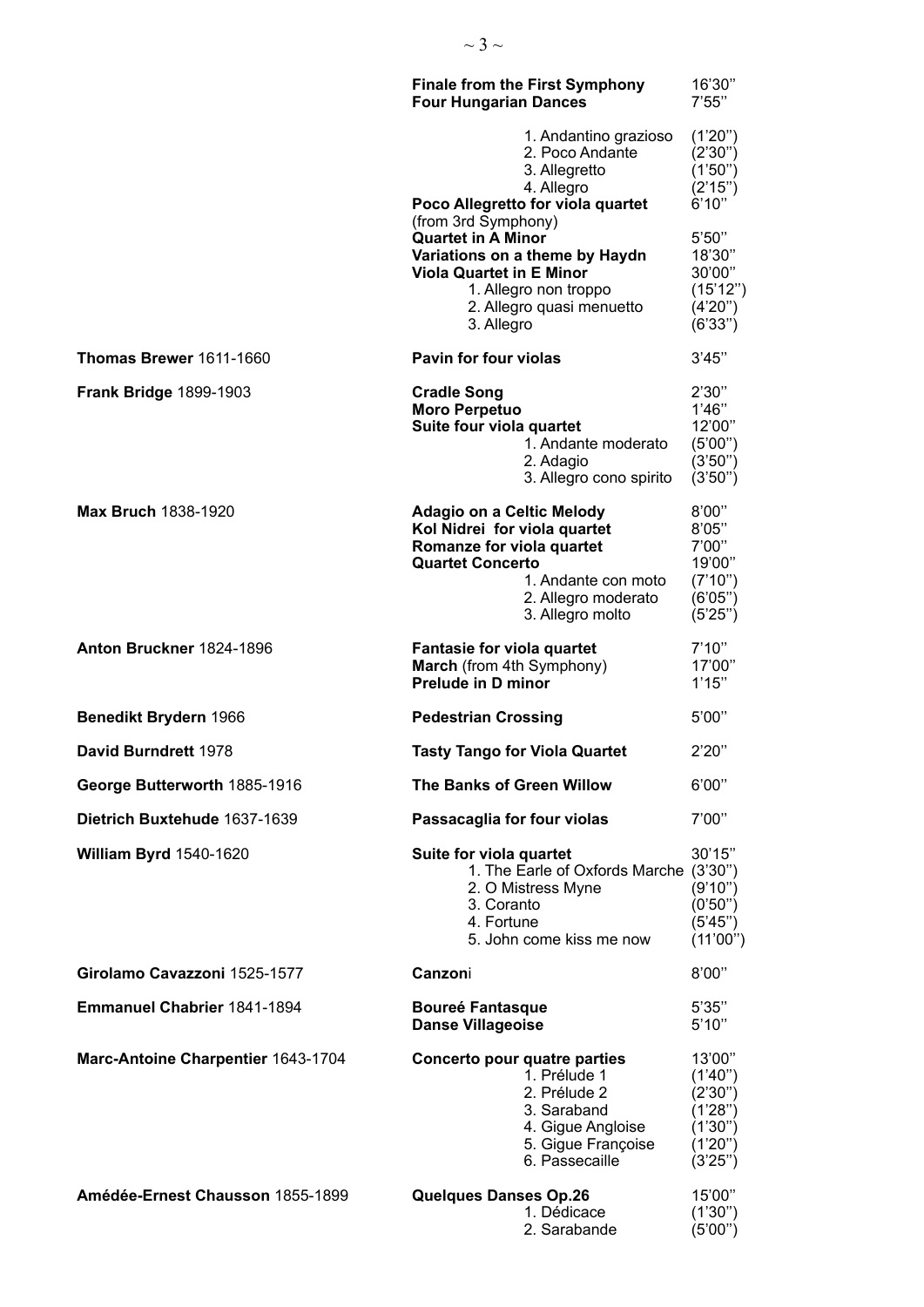|                                                                         | 3. Pavane<br>4. Forlane                                                                                                                                                                                                                                                                            | (3'35'')<br>(4'30'')                                                                                                                             |
|-------------------------------------------------------------------------|----------------------------------------------------------------------------------------------------------------------------------------------------------------------------------------------------------------------------------------------------------------------------------------------------|--------------------------------------------------------------------------------------------------------------------------------------------------|
| Luigi Cherubini 1760-1842                                               | <b>Ave Maria</b><br>Sonatina for viola quartet                                                                                                                                                                                                                                                     | 4'46"<br>9'30"                                                                                                                                   |
| Fryderyk Chopin 1810-1849                                               | <b>Fantasy</b> (from 7 piano sonatas)<br>Polska                                                                                                                                                                                                                                                    | 15'40"<br>7'00"                                                                                                                                  |
| Arcangelo Corelli 1653-1713                                             | <b>Christmass Concerto Op.6 No. VIII</b><br>1. Vivace e grave<br>2. Allegro<br>3. Adagio<br>4. Vivace<br>5. Allegro<br>6. Pastorale Largo<br><b>Four Concerti for Viola Quartet</b><br>1. Largo - Allegro<br>2. Largo - Allegro<br>3. Largo - Allegro<br>4. Allegro<br>La Follia for viola quartet | 14'00''<br>(1'07")<br>(2'47")<br>(2'27")<br>(1'24'')<br>(2'30'')<br>(3'50'')<br>13'45"<br>(2'20'')<br>(2'20'')<br>(4'50'')<br>(2'40'')<br>12'00" |
| François Couperin 1668-1733                                             | Les Baricades Mystérieuses                                                                                                                                                                                                                                                                         | 2'30"                                                                                                                                            |
| Jean Courtois fl.1530-45                                                | Vira, vire jan                                                                                                                                                                                                                                                                                     | 2'00"                                                                                                                                            |
| Claude-Achille Debussy 1862-1918                                        | <b>Clair de Lune</b><br><b>Petite Suite</b><br>1. En Bateau<br>2. Cortège<br>3. Menuet<br>4. Ballet<br>Prélude à l'après-midi d'un faune<br>Rapsodie<br><b>Three Pieces for Viola Quartet</b><br>1. Mazurka<br>2. Gollywogg's Cakewalk<br>3. La fille aux cheveux de lin                           | 5'30''<br>13'40"<br>(4'00'')<br>(3'00'')<br>(3'00'')<br>(3'05'')<br>9'00"<br>9'15"<br>8'30"<br>(3'30'')<br>(2'50'')<br>(2'15'')                  |
| Léo Delibes 1836-1891                                                   | Pizzicati for viola quartet                                                                                                                                                                                                                                                                        | 2'00"                                                                                                                                            |
| Frederick Delius 1862-1834                                              | <b>Sonatina</b>                                                                                                                                                                                                                                                                                    | 12'15"                                                                                                                                           |
| Carl Ditters von Dittorsdorf 1739-1799<br><b>John Dowland 1563-1626</b> | Noturno for four violas<br>1. Adagio<br>2. Menuetto and Trio<br>3. Fuga<br>In Darkness Let Me Dwell                                                                                                                                                                                                | 13'00"<br>(4'50'')<br>(3'45'')<br>(4'50'')<br>3'50''                                                                                             |
| Guillaume Dufay 1397-1474                                               | L'homme armé                                                                                                                                                                                                                                                                                       | 4'00"                                                                                                                                            |
| <b>Paul Dukas 1865-1935</b>                                             | <b>The Sorcerer's Apprentice</b>                                                                                                                                                                                                                                                                   | 10'52"                                                                                                                                           |
| Matthias Durst 1815-1875                                                | <b>Adagio for four violas</b>                                                                                                                                                                                                                                                                      | 3'00"                                                                                                                                            |
| Antonín Leopold Dvořák 1841-1904                                        | Capriccio<br><b>Dumka</b><br>Elegie<br>Largo, from the New World<br><b>Scherzo from the New World</b><br>Song to the Moon                                                                                                                                                                          | 3'00"<br>3'30''<br>3'35"<br>9'00"<br>8'00"<br>5'00"                                                                                              |
| <b>Edward Elgar 1857-1934</b>                                           | <b>Adagio</b> (from 1st Symphony)<br><b>Five Pieces for viola quartet</b><br>1. Sursum corda<br>2. Idylle<br>3. Bizarrarie                                                                                                                                                                         | 10'30"<br>23'0"<br>(4'15'')<br>(3'20'')<br>(2'10'')                                                                                              |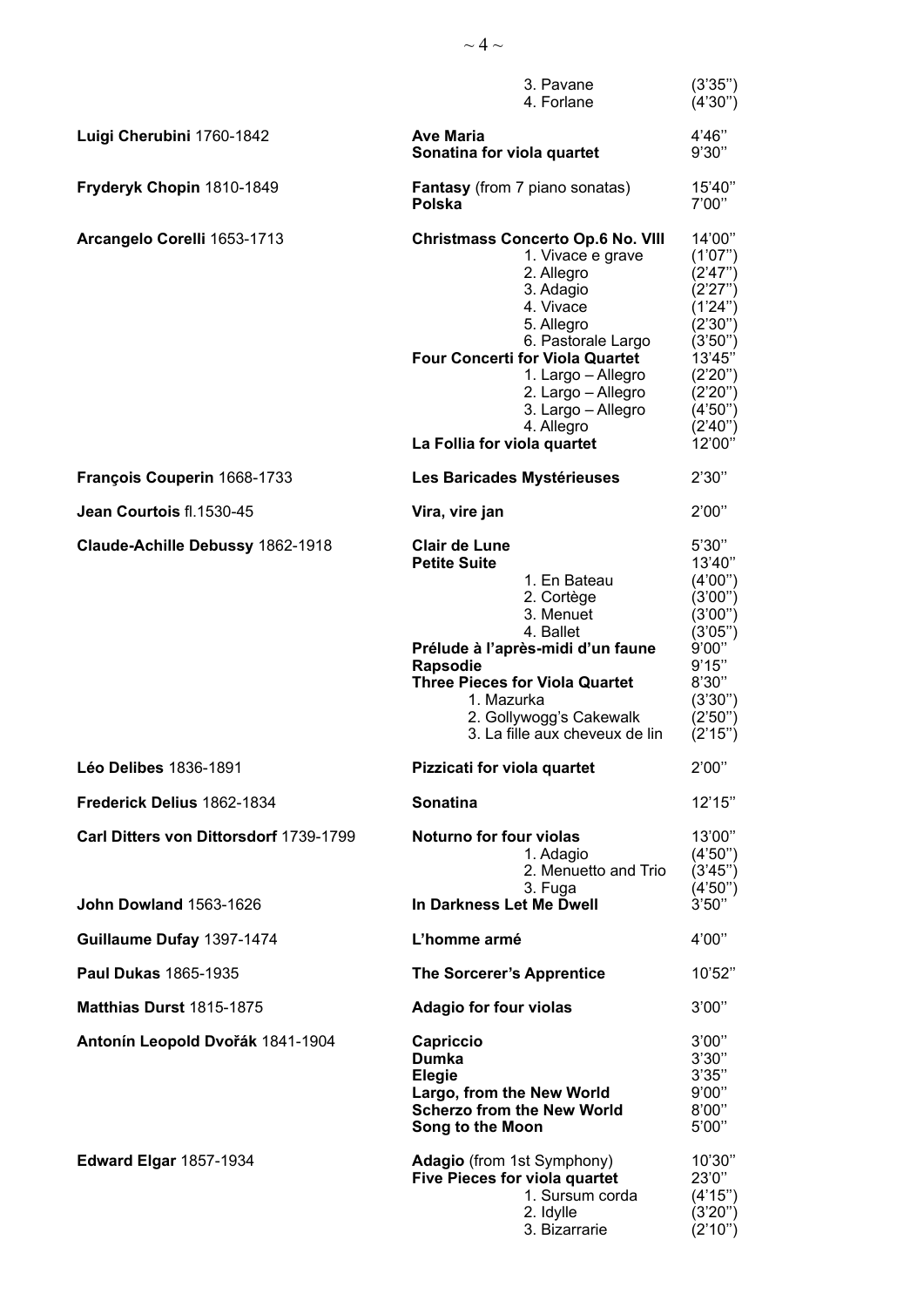|                                | 4. Pasturelle<br>5. Romance<br>Nimrod for viola quartet<br><b>Romance</b> for Bassoon & viola quartet<br><b>Three Charming Viola Quartets</b><br>1. Salut D'Amour<br>2. Chanson de Matin<br>3. Chanson de Nuit<br><b>Viola Quartet Concerto</b><br>1. Adagio/Moderato<br>2. Adagio<br>3. Allegro                                                                                                                                                                                                                                                                                                                                | (3'00'')<br>(10'30")<br>3'00"<br>4'10''<br>9'00"<br>(2'30'')<br>(2'45")<br>(3'30'')<br>25'15"<br>(7'00'')<br>(4'05'')<br>(10'10'')                                                                                                                                                 |
|--------------------------------|---------------------------------------------------------------------------------------------------------------------------------------------------------------------------------------------------------------------------------------------------------------------------------------------------------------------------------------------------------------------------------------------------------------------------------------------------------------------------------------------------------------------------------------------------------------------------------------------------------------------------------|------------------------------------------------------------------------------------------------------------------------------------------------------------------------------------------------------------------------------------------------------------------------------------|
| Sancho Engaño 1922-1995        | The Art of Pizzicato (6 movements)<br>1. Bach for Oscar<br>2. Sicilienne<br>3. Ukulele<br>4. Noche de Música<br>5. Tricky Pizzi<br>6. Story of Two Minstrels<br><b>Bachanalle</b><br><b>Bach for Oscar</b><br><b>Bach in the Dark</b><br>Beads for voice and viola quartet<br><b>Blues Suite (4 movements)</b><br>1. Dixie Doodle<br>2. For Four<br>3. Blue Syncopation<br>4. Just Strollin'<br>Dance Suite (5 movements)<br>1. Tango Bach<br>2. Sicillienne<br>3. The Gypsy Viola<br>4. Valse Obscurité<br>5. Tarantella Mania<br>El Rezo del Soldado<br>Fanfarria<br><b>Happy Classical Birthday</b><br><b>Fugal Schmugal</b> | 18'15"<br>(2'05'')<br>(3'55'')<br>(2'52")<br>(1'55")<br>(2'50")<br>(4'30'')<br>6'50'<br>2'10''<br>1'30"<br>12'15"<br>18'30<br>(5'10'')<br>(3'56'')<br>(4'40'')<br>(4'35")<br>25'20"<br>(5'10'')<br>(5'45'')<br>(3'20'')<br>(5'45")<br>(5'15'')<br>4'10"<br>2'10''<br>7'00<br>5'00" |
|                                | <b>Heading for Home</b><br><b>Hello Sailor</b><br><b>Hurdy-Gurdy</b><br><b>Insomnio</b>                                                                                                                                                                                                                                                                                                                                                                                                                                                                                                                                         | 7'00"<br>5'00"<br>2'10''<br>3'30''                                                                                                                                                                                                                                                 |
|                                | <b>My Baby Sleeps</b><br>Noche de Música<br><b>Polkadotty</b><br><b>Spanish Quartet</b><br><b>Story of Two Minstrels</b><br><b>Tap Dance</b><br><b>Tricksy Pizzi</b><br><b>Two Canons</b><br>Canon 1<br>Canon 2<br><b>Ukulele</b>                                                                                                                                                                                                                                                                                                                                                                                               | 5'30"<br>1'55"<br>3'30"<br>4'00"<br>4'30"<br>2'20"<br>2'50''<br>13'50"<br>(6'40'')<br>(7'00")<br>2'55"                                                                                                                                                                             |
| <b>Giles Farnaby 1563-1640</b> | <b>Four Pieces for viola quartet</b><br>1. Loth to Depart<br>2. His Humour                                                                                                                                                                                                                                                                                                                                                                                                                                                                                                                                                      | 12'00"<br>(3'45'')<br>(2'50'')                                                                                                                                                                                                                                                     |
|                                | 3. The Old Spagnoletta<br>4. Sometime She Would                                                                                                                                                                                                                                                                                                                                                                                                                                                                                                                                                                                 | (1'50")<br>(3'12'')                                                                                                                                                                                                                                                                |
| Manuel de Falla 1876-1946      | <b>Pièces Espagnoles</b><br>1. Aragonesa<br>2. Cubana<br>3. Montañesa<br>4. Andaluza                                                                                                                                                                                                                                                                                                                                                                                                                                                                                                                                            | 16'40"<br>(2'50'')<br>(4'55'')<br>(4'20'')<br>(4'20'')                                                                                                                                                                                                                             |
| Giles Farnaby 1563-1640        | <b>Four Pieces</b>                                                                                                                                                                                                                                                                                                                                                                                                                                                                                                                                                                                                              | 11'40"                                                                                                                                                                                                                                                                             |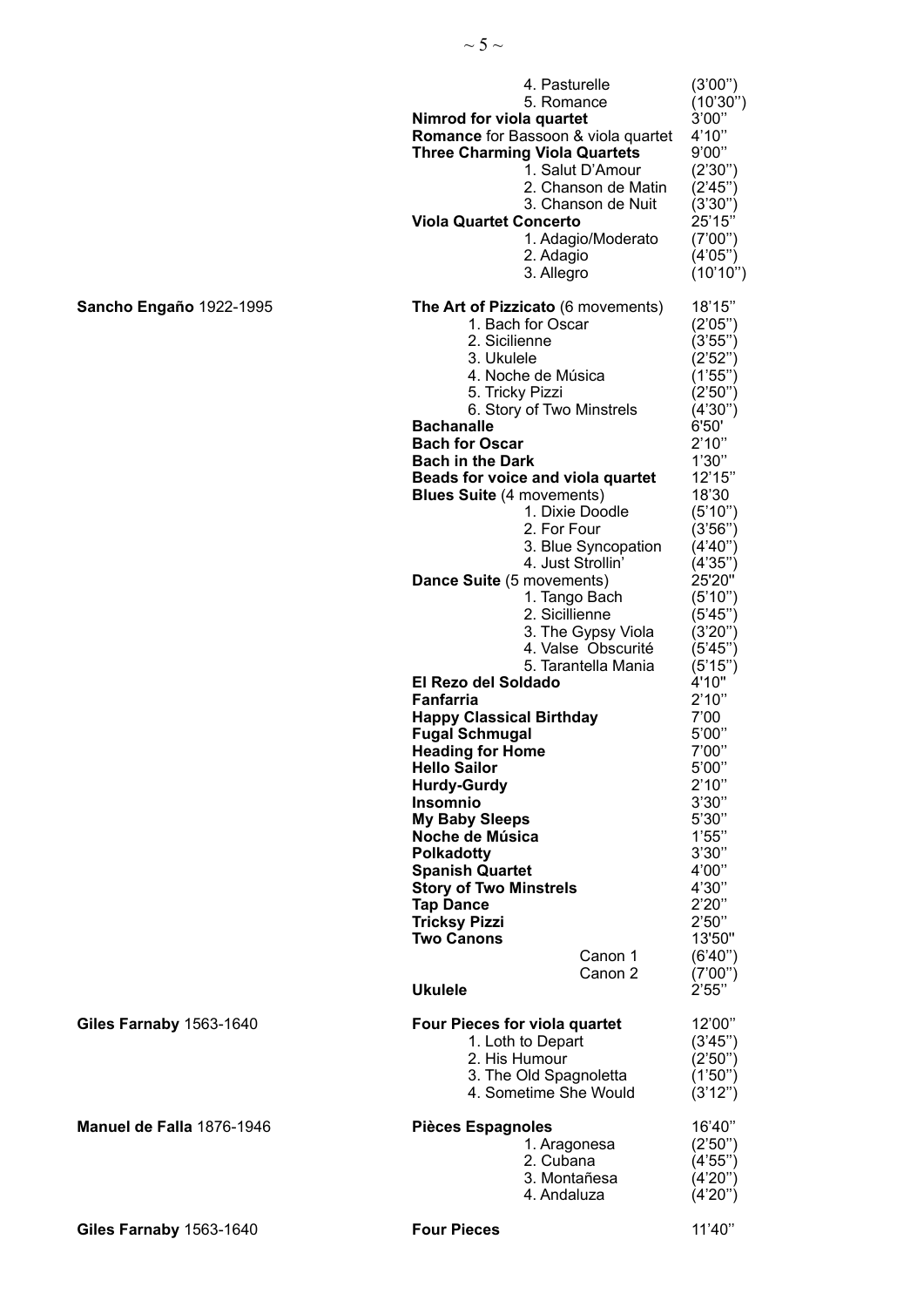|                                   | 1. Loth to Depart<br>2. His Humour<br>3. The Old Spagnoletta<br>4. Sometime She Would                                                                                  | (3'46'')<br>(2'50'')<br>(1'50'')<br>(3'12'')                                  |
|-----------------------------------|------------------------------------------------------------------------------------------------------------------------------------------------------------------------|-------------------------------------------------------------------------------|
| Johann Friedrich Fasch 1688-1758  | Sonatina for viola quartet<br>1. Andante<br>2. Allegro<br>3. Largo<br>4. Allegro                                                                                       | 9'00"<br>(1'35")<br>(2'40'')<br>(2'13'')<br>(2'20'')                          |
| Gabriel Fauré 1845-1924           | Fantasie Op.79 for viola quartet<br>1. Andantino<br>2. Allegro<br><b>Four Pieces for Viola Quartet</b>                                                                 | 5'00"<br>(1'30'')<br>(3'30'')<br>9'20"                                        |
|                                   | 1. Prelude<br>2. Nocturn<br>3. Romance<br>4. Vocalise                                                                                                                  | (1'25")<br>(3'30'')<br>(2'05'')<br>(2'15'')                                   |
|                                   | <b>Madrigal</b><br>Pavane                                                                                                                                              | 4'00"                                                                         |
|                                   | <b>Requiem Quartet</b>                                                                                                                                                 | 5'10''<br>33'00"                                                              |
|                                   | 1. Introit et Kyrie<br>2. Offertoire<br>3. Sanctus<br>4. Pie Jesu<br>5. Agnus Dei<br>6. Libera Me                                                                      | (5'43'')<br>(7'10'')<br>(3'10'')<br>(3'27'')<br>(5'00'')<br>(4'25'')          |
|                                   | 7. In Paradisum                                                                                                                                                        | (3'15'')                                                                      |
| <b>Folk</b>                       | Folk Music Album (6 movements)<br>1. A Hard Road to Travel<br>2. Bugail yr Hafod<br>3. Rhywun<br>4. Sad Memories<br>5. The Green Groves of Erin<br>6. The Fair Maidens | 9'40''<br>(1'23'')<br>(1'10'')<br>(1'15")<br>(2'05'')<br>(1'20'')<br>(2'40'') |
| César Franck 1822-1890            | Two Melodies for viola quartet<br>1. Pièce<br>2. Petit Offertoire                                                                                                      | 5'40''<br>(3'20'')<br>(2'20'')                                                |
| Giovanni Gabrieli 1557-1612       | Sonata XXI<br><b>In Ecclesiis</b><br><b>Quattro Canzoni</b><br>1. Allegro moderato<br>2. Allegro<br>3. Allegro<br>4. Allegro moderato                                  | 4'15"<br>8'00"<br>11'20"<br>(3'25'')<br>(2'45'')<br>(2'21'')<br>(2'40'')      |
| Claude Gervaise 1540-1560         | Pavane - La Venissiene                                                                                                                                                 | 4'00"                                                                         |
| <b>George N. Gianopoulos</b>      | Hatzlacha Rabbah for viola quartet                                                                                                                                     |                                                                               |
| Alexander Glazunov 1865-1936      | <b>Theme and Variations</b>                                                                                                                                            | 9'30"                                                                         |
| Mikhail Glinka 1804-1857          | <b>Rondino Brillante</b>                                                                                                                                               | 6'15"                                                                         |
|                                   | <b>Ruslan and Ludmila Overture</b>                                                                                                                                     | 5'20"                                                                         |
| Christopher Gluck 1714-1787       | Pizzicato for viola ensemble                                                                                                                                           | 1'00"                                                                         |
| Louis Moreau Gottschalk 1829-1869 | Le Bananier                                                                                                                                                            | 4'10''                                                                        |
| Charles Gounod 1818-1893          | <b>Marche Pontificale</b><br>Two Romances for viola quartet<br>1.<br>2.                                                                                                | 3'00"<br>5'10"<br>(2'05'')<br>(3'05'')                                        |
| Enrique Granados 1896-1916        | <b>Three Spanish Dances</b>                                                                                                                                            | 13'15"                                                                        |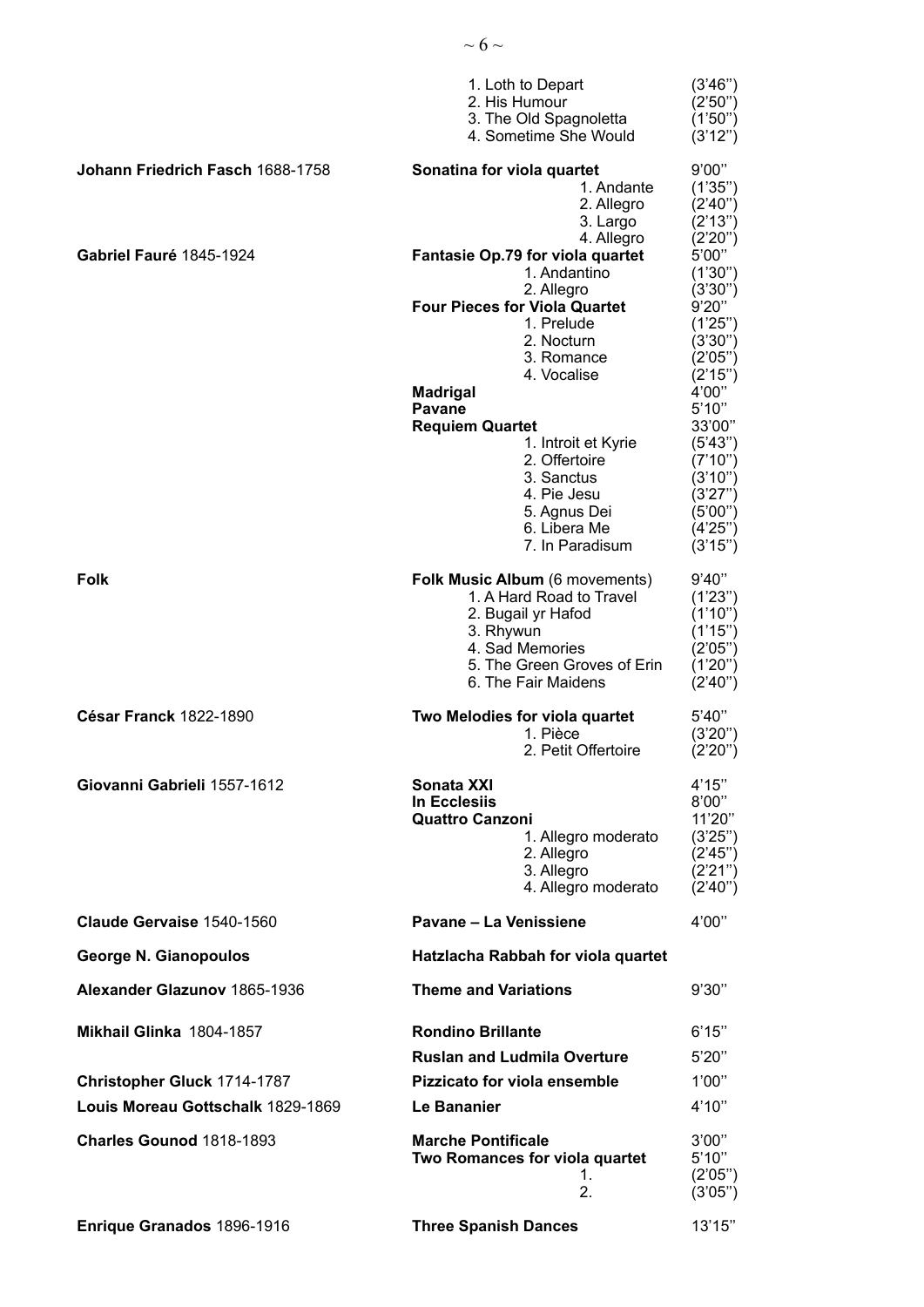|                                       | 1. Allegro<br>2. Andante<br>3. Allegretto, alla pastorale                                                                                                                                                                                                                                                                                                                               | (2'42'')<br>(4'57'')<br>(5'30'')                                                                                                                                   |
|---------------------------------------|-----------------------------------------------------------------------------------------------------------------------------------------------------------------------------------------------------------------------------------------------------------------------------------------------------------------------------------------------------------------------------------------|--------------------------------------------------------------------------------------------------------------------------------------------------------------------|
| <b>Edvard Grieg 1843-1907</b>         | <b>Four Poetic tone pictures</b><br>1. Allegro, ma non troppo<br>2. Allegro cantabile<br>3. Con moto<br>4. Allegro moderato<br><b>Two Nordic Melodies</b><br>1. Folketonestil<br>2. Kuhlokk                                                                                                                                                                                             | 7'00"<br>(1'45'')<br>(1'50'')<br>(1'40'')<br>(1'30")<br>12'00"<br>(6'25")<br>(5'33'')                                                                              |
| <b>Stanley Grill</b>                  | <b>Transfiguration</b><br>1. Adagio<br>2. Moderato<br>3. Andantino<br>4. Flowing                                                                                                                                                                                                                                                                                                        |                                                                                                                                                                    |
| Giovanni Battista Grillo 16th c.-1622 | Three Canzoni for viola ensemble<br>1. Allegretto<br>2. Moderato<br>3. Moderato                                                                                                                                                                                                                                                                                                         | 11.50"<br>(2'40'')<br>(4'35'')<br>(4'35'')                                                                                                                         |
| Georg Friederic Handel 1695-1759      | <b>Larghetto in F Major</b><br><b>Overture from Alexander's Feast</b><br>"Messiah" Concerto for four violas<br><b>Music for the Royal Fireworks</b><br>1. Overture, Adagio<br>2. Allegro<br>3. Bourée, Allegro<br>4. La Paix, Largo alla Siciliana<br>5. La Réjouissance<br>6. Menuets<br><b>Saraband</b><br>Sinfonia<br>1. Andante<br>2. Allegro<br>3. Adagio<br>4. Allegro non troppo | 5'00"<br>15'15"<br>14'15"<br>(3'05'')<br>(5'45'')<br>(1'05'')<br>(3'55'')<br>(1'15")<br>(2'20'')<br>7'20"<br>8'00"<br>(2'20'')<br>(1'55'')<br>(0'40'')<br>(4'45'') |
| Joseph Haydn 1732-1809                | The Joke (from Op.33, No.2)<br>Largo (from Op.76, No.5)<br><b>Romance for Viola Quartet</b><br><b>Serenade</b><br><b>The Surprise Quartet</b><br>1. Andante cantabile - Vivace assai<br>2. Andante<br>3. Allegro molto<br>4. Allegro di molto<br>Viola Quartet in D major<br>1. Allegro<br>2. Andante<br>3. Allegro, ma dolce                                                           | 3'30"<br>7'22"<br>4'30"<br>5'00"<br>25'00"<br>(9'14'')<br>(6'40'')<br>(4'35")<br>(4'13'')<br>15'00"<br>(9'10'')<br>(2'25'')<br>(3'10'')                            |
| <b>Gustav Holst 1874-1934</b>         | <b>A Fugal Quartet</b><br>Jupiter<br>Suite for viola quartet<br>1. Chaconne<br>2. Intermezzo<br>3. March                                                                                                                                                                                                                                                                                | 7'55"<br>8"15"<br>10'40"<br>(4'20'')<br>(3'00'')<br>(3'10'')                                                                                                       |
| Johann Nepomuk Hummel 1778-1837       | <b>Potpourri for Viola Quartet</b>                                                                                                                                                                                                                                                                                                                                                      | 20'20"                                                                                                                                                             |
| Engelbert Humperdink 1854-1921        | Wiegenlied for viola quartet                                                                                                                                                                                                                                                                                                                                                            | 3'22"                                                                                                                                                              |
| <b>Irish Traditional</b>              | <b>The Drunken Sailor</b><br>The Green Grove of Erin                                                                                                                                                                                                                                                                                                                                    | 4'20"<br>3'10''                                                                                                                                                    |

 $\sim$  7  $\sim$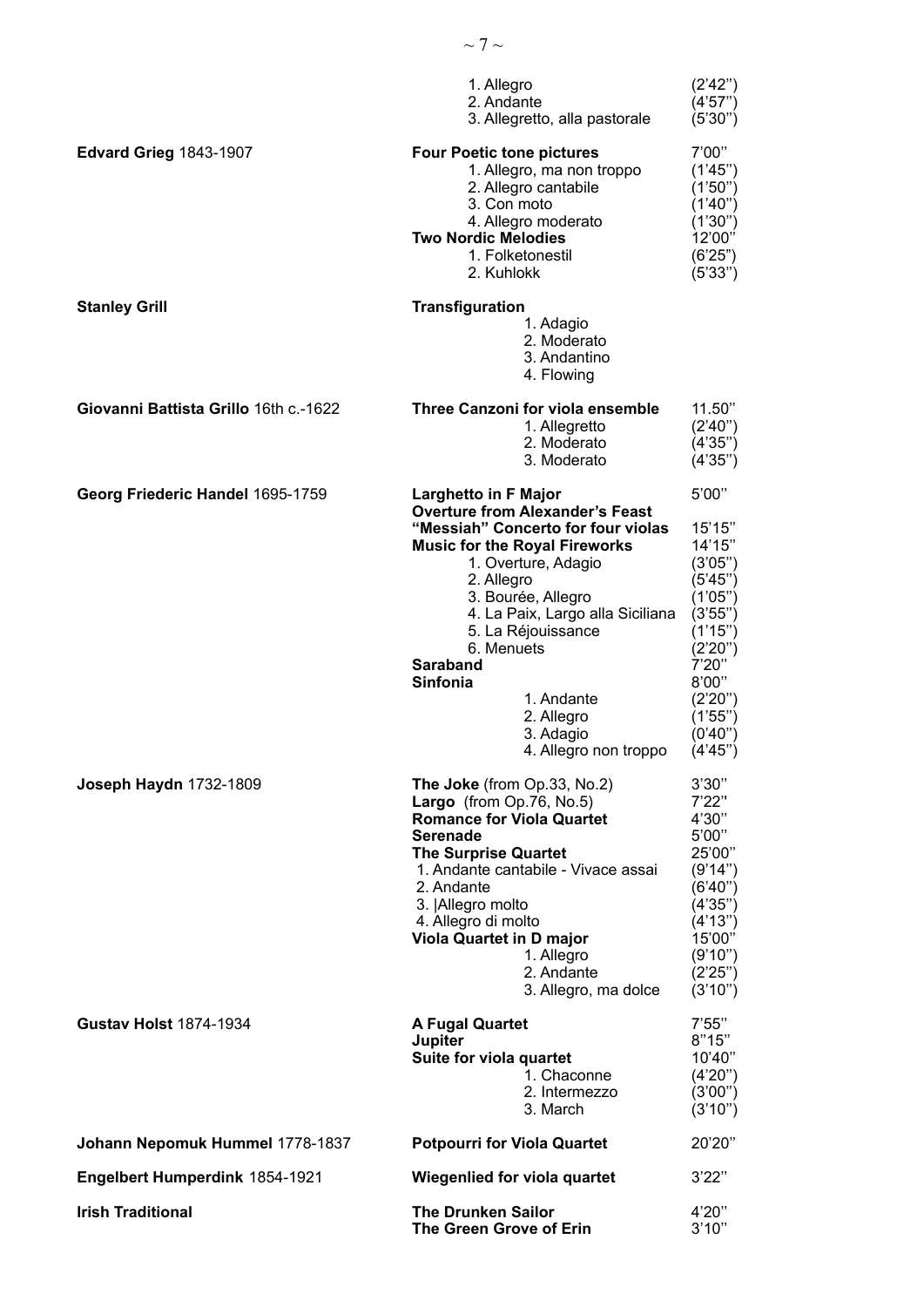|                                    | <b>A Hard Road to Travel</b><br><b>Rolling on the Ryegrass</b><br><b>Sheahan's Reel</b>                                                                                                                                                                                                                                                                               | 4'10''<br>4'20"<br>3'30'                                                                            |
|------------------------------------|-----------------------------------------------------------------------------------------------------------------------------------------------------------------------------------------------------------------------------------------------------------------------------------------------------------------------------------------------------------------------|-----------------------------------------------------------------------------------------------------|
| Leos Janácek 1854-1928             | <b>Zdenka Variations</b>                                                                                                                                                                                                                                                                                                                                              | 9'10"                                                                                               |
| <b>Scott Joplin 1867-1917</b>      | Album for viola quartet<br>1. The Chrysanthemum<br>2. When Your Hair is Like the Snow<br>3. The Easy Winners<br>4. March Majestic<br>5. Heliotrope Bouquet<br>6. Bink's Waltz<br>7. Rose Leaf Rag<br>8. Little Black Baby<br>9. Euphonic Sounds<br>10. Pleasant Moments<br>11. Maple Leaf Rag<br>12. The Entertainer<br><b>Ragtime Dance</b><br><b>Weeping Willow</b> | 50'00"<br>3'31"<br>3'17''                                                                           |
| Friedrich Kalkbrenner 1785-1849    | <b>Rondo for Viola Quartet</b>                                                                                                                                                                                                                                                                                                                                        | 8'15"                                                                                               |
| Jerome David Kern 1885-1945        | <b>Selection for Viola Quartet</b><br>1. You're Here and I'm Here<br>2. They Didn't Believe Me<br>3. Bright Lights<br>4. Same Sort of Girl<br>5. Who's Baby Are You?<br>6. Raining<br>7. Mind the Paint<br>8. Look For the Silver Lining                                                                                                                              | 20'00"<br>(1'55")<br>(2'05'')<br>(1'55'')<br>(3'00")<br>(1'30'')<br>(3'30'')<br>(1'00")<br>(4'00'') |
| Rodolphe Kreutzer 1766-1831        | Number Two (arr. Engaño)                                                                                                                                                                                                                                                                                                                                              | 1'45"                                                                                               |
| <b>Edouard Lalo 1823-1892</b>      | Guitare<br><b>Two Folk Melodies</b><br>1. Chanson Villageoise<br>2. Sérénade                                                                                                                                                                                                                                                                                          | 3'20''<br>5'50"<br>(2'10'')<br>(3'40'')                                                             |
| Orlando di Lassus 1530-1594        | Matona mia cara<br>Pensieri di pace                                                                                                                                                                                                                                                                                                                                   | 4'20"<br>4'40"                                                                                      |
| Jean-Marie Leclair 1697-1764       | <b>Saraband and Tambourin</b><br>Tambourin for viola quartet                                                                                                                                                                                                                                                                                                          | 6'20''<br>2'45"                                                                                     |
| <b>Franz Lehár 1870-1948</b>       | <b>Hungarian Fantasy</b>                                                                                                                                                                                                                                                                                                                                              | 7'40''                                                                                              |
| <b>Franz Liszt 1811-1886</b>       | <b>Csárdás Macabre</b>                                                                                                                                                                                                                                                                                                                                                | 8'00"                                                                                               |
| Pietro Antonio Locatelli 1695-1764 | <b>Sinfonia Funebre</b><br>1. Lamento. Largo<br>2. Alla breve ma Moderato<br>3. Grave<br>4. Non presto<br>5. La Consolatione. Andante                                                                                                                                                                                                                                 | 15'00"<br>(1'10'')<br>(2'40")<br>(2'00")<br>(3'22'')<br>(5'30'')                                    |
| <b>Patrick Loiseleur 1975</b>      | Râga nº1 bis for viola quartet                                                                                                                                                                                                                                                                                                                                        | 6'30"                                                                                               |
| Hamish MacCunn 1868-1916           | Hornpipe for viola quartet                                                                                                                                                                                                                                                                                                                                            | 2'00"                                                                                               |
| <b>Gustav Mahler 1860-1911</b>     | Kindertotenlieder<br>1. Nun will die Sonn' so hell aufgeht<br>2. Nun seh' ich wohl, warum so dunkle Flammen<br>3. Wenn dein Mütterlein                                                                                                                                                                                                                                | 24'00"<br>(5'05'')<br>(4'20'')<br>(5'20'')                                                          |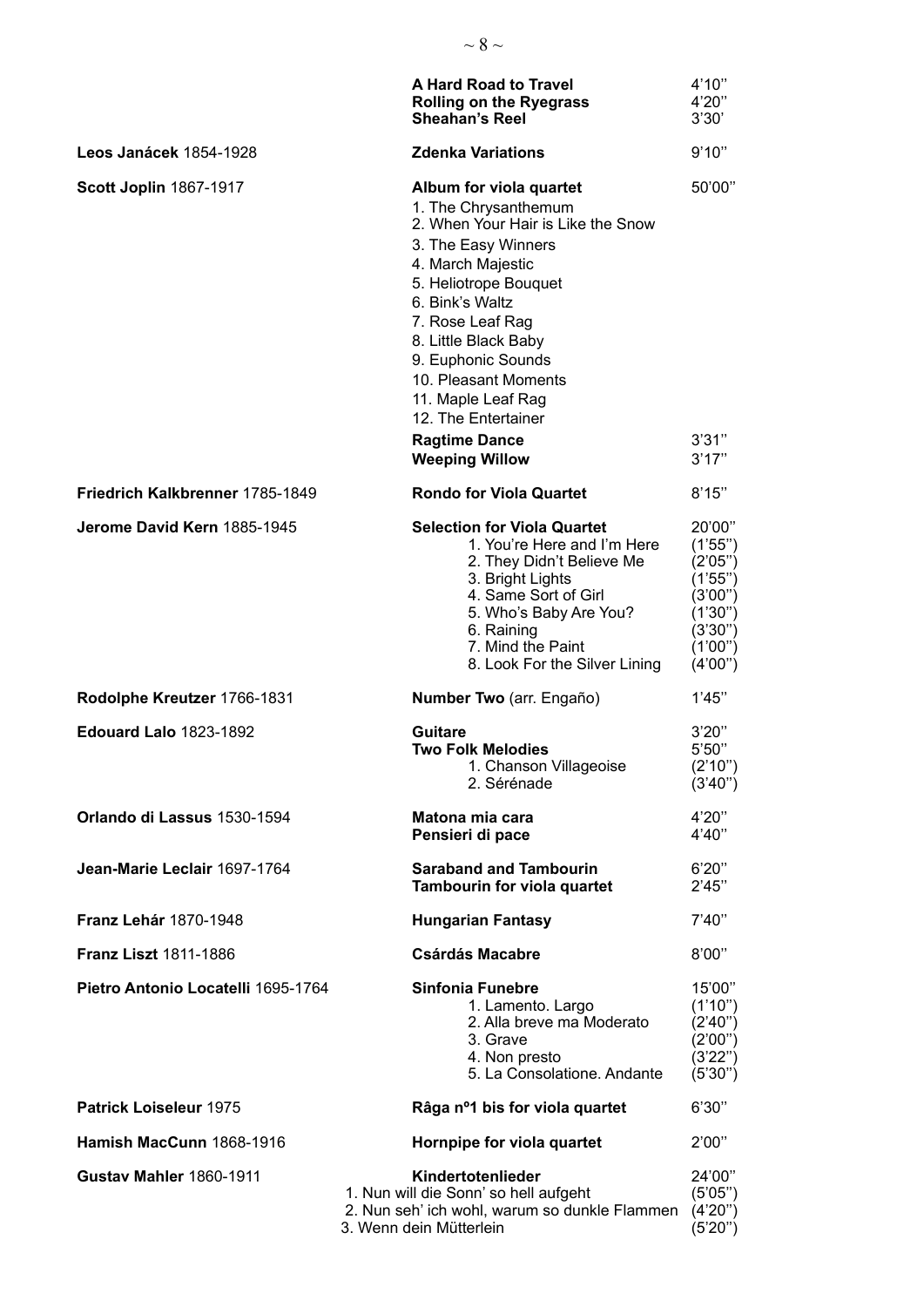|                                          | 4. Oft denk' ich, sie sind nur ausgegangen<br>5. In diesem Wetter<br><b>Trauermarsch</b>                                                                                                                                                                                                                                                                                                                                                                                                                                                   | (1'50'')<br>(6'00'')<br>10'00"                                                                                                                                                                                                                                |
|------------------------------------------|--------------------------------------------------------------------------------------------------------------------------------------------------------------------------------------------------------------------------------------------------------------------------------------------------------------------------------------------------------------------------------------------------------------------------------------------------------------------------------------------------------------------------------------------|---------------------------------------------------------------------------------------------------------------------------------------------------------------------------------------------------------------------------------------------------------------|
| <b>Marin Marais 1659-1728</b>            | Suite for viola quartet<br>1. Prélude<br>2. Air<br>3. La Chasse<br>4. Air Tendre<br>5. Le Moulinet                                                                                                                                                                                                                                                                                                                                                                                                                                         | 12'00"<br>(2'30'')<br>(3'00'')<br>(1'40'')<br>(2'14'')<br>(2'20'')                                                                                                                                                                                            |
| Florentio Maschera 1540-1584             | Canzona                                                                                                                                                                                                                                                                                                                                                                                                                                                                                                                                    | 3'33"                                                                                                                                                                                                                                                         |
| Jules Massenet 1842-1912                 | Élégie for viola quartet<br><b>Meditation from Thaïs</b><br>Suite for viola quartet<br>1. Pastorale et Fugue<br>2. Variations<br>3. Nocturne<br>4. Marche et Strette                                                                                                                                                                                                                                                                                                                                                                       | 2'00"<br>4'44"<br>24'00"<br>(5'50'')<br>(5'00'')<br>(5'15'')<br>(6'22'')                                                                                                                                                                                      |
| <b>Emily Mayer 1812-1883</b>             | Tonwellen for viola quartet                                                                                                                                                                                                                                                                                                                                                                                                                                                                                                                | 3'30"                                                                                                                                                                                                                                                         |
| Felix Mendelssohn1809-1847               | Allegro, Chorale, and Fugue<br><b>Fingal's Cave</b><br><b>March for Viola Quartet</b><br><b>Perpetuum Mobile</b><br>Rondo<br><b>Scherzo</b><br>Sinfonia in B flat major<br>1. Allegro vivace<br>2. Andante<br>3. Presto<br>Sinfonia in D major<br>1. Allegro<br>2. Andante<br>3. Allegro vivace<br>Symphony No. 4 (Italian)<br>1. Allegro vivace<br>2. Andante con moto<br>3. Con moto moderato<br>4. Saltarello, Presto<br><b>Viola Quartet in C minor</b><br>1. Adagio/Allegro<br>2. Menuetto Allegro molto<br>3. Andante con Variazioni | 11'00"<br>11'00"<br>6'10''<br>3'00"<br>5'00"<br>5'00"<br>12'40"<br>(7'30'')<br>(2'40'')<br>(5'00'')<br>10'45"<br>(5'00'')<br>(3'30'')<br>(2'30'')<br>30'00"<br>(11'00'')<br>(5'50'')<br>(6'00'')<br>(6'35")<br>(26'00'')<br>(7'30'')<br>(6'50'')<br>(13'00'') |
| Fanny Mendelssohn-Hensel 1805-1847       | <b>Viola Quartet in G Minor</b><br>1. Allegro molto agitato<br>2. Lento Appassionato<br>3. Andante con Espressione                                                                                                                                                                                                                                                                                                                                                                                                                         | 10'20"<br>(4'00'')<br>(3'15'')<br>(3'00")                                                                                                                                                                                                                     |
| Thomas Morley 1558-1602                  | <b>Canzonetta</b>                                                                                                                                                                                                                                                                                                                                                                                                                                                                                                                          | 2'45"                                                                                                                                                                                                                                                         |
| <b>Wolfgang Amadeus Mozart 1756-1791</b> | <b>Adagio in F Minor</b><br><b>Allegro Spiritoso</b><br>Fugue K.173<br><b>Overture to Don Giovanni</b><br>Romance K.466<br>Rondo Alla Turca<br>The Magic Flute Fantasy<br><b>Symphony Number 40</b><br>1. Allegro molto<br>2. Andante<br>3. Menuetto and Trio<br>4, Allegro asai                                                                                                                                                                                                                                                           | 4'20"<br>4'30"<br>3'50''<br>5'45"<br>9'15"<br>3'45"<br>16'00"<br>50'00"<br>(8'30'')<br>(14'45'')<br>(7'30'')<br>(10'00'')                                                                                                                                     |
|                                          | <b>Viola Quartet in C Major</b><br><b>Viola Quartet in C Minor</b>                                                                                                                                                                                                                                                                                                                                                                                                                                                                         | 5'30''<br>8'15"                                                                                                                                                                                                                                               |

 $\sim$  9  $\sim$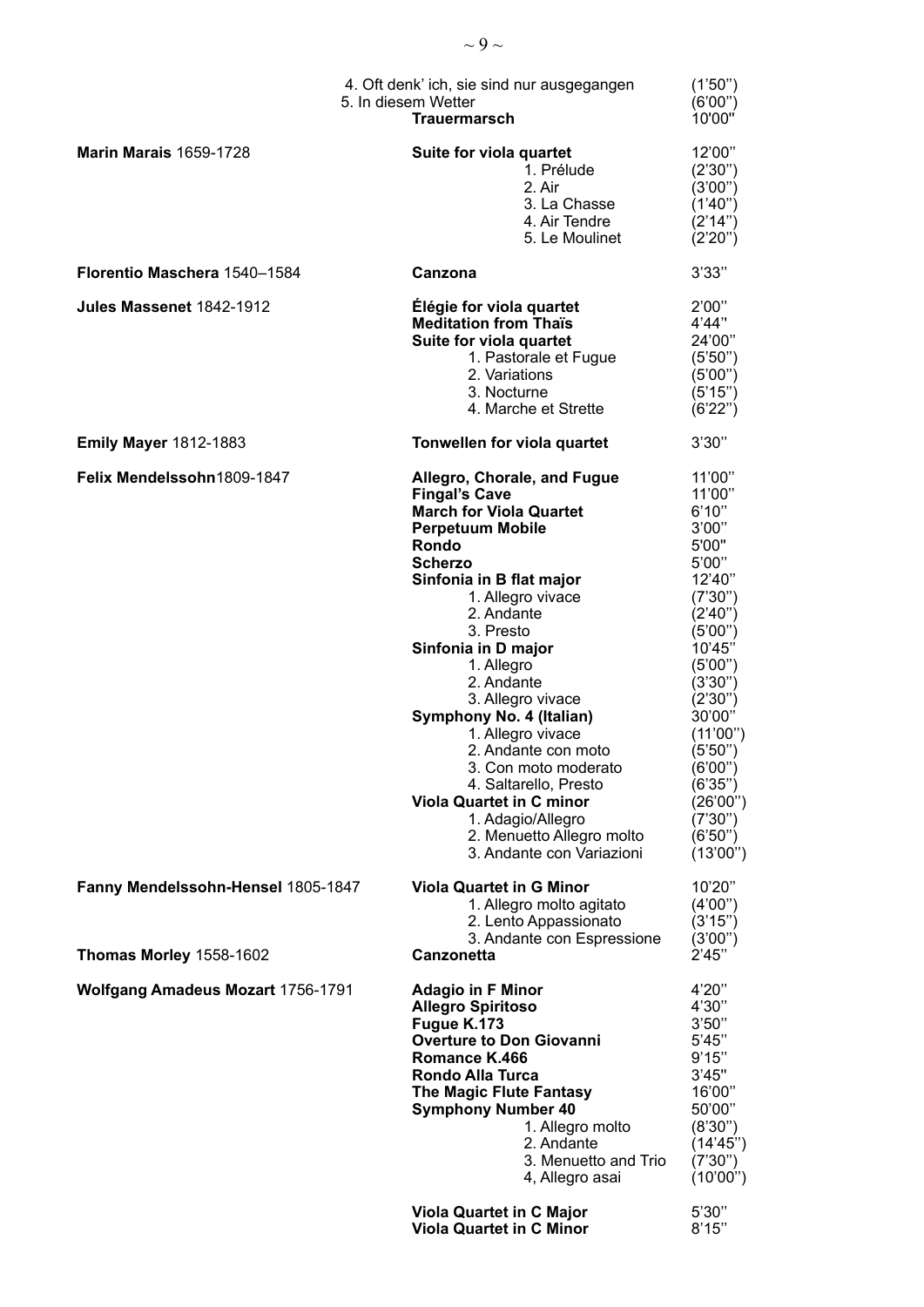| Modest Petrovich Mussorgsky 1839-1881 | <b>Pictures at an Exhibition</b><br><b>Souvenir d'Enfance</b><br>Three pieces for viola quartet<br>1. Capriccio<br>2. Une larme<br>3. Scherzo | 32'00"<br>4'10"<br>9'30"<br>(1'40'')<br>(2'50'')<br>(5'00'')                                       |
|---------------------------------------|-----------------------------------------------------------------------------------------------------------------------------------------------|----------------------------------------------------------------------------------------------------|
| <b>Ulrich Nehls 1959</b>              | <b>Slicky Slide Swing</b>                                                                                                                     | 3'00"                                                                                              |
| <b>Carl Nielsen 1865-1931</b>         | Romance<br><b>Six Miniatures for viola quartet</b><br>1.<br>2.<br>3.<br>4.<br>5.<br>6.                                                        | 3'20''<br>9'00"<br>(1'10'')<br>(1'13'')<br>(1'20'')<br>(1'28")<br>(1'00'')<br>(2'05'')             |
|                                       | <b>Three Melodies</b><br>1. Moderato<br>2.   Andante con duolo<br>3. Allegro                                                                  | 17'30"<br>(8'18'')<br>(3'18")<br>(5'30'')                                                          |
| Ottokar Nováček 1866-1900             | <b>Bulgarian Dances</b><br>1.<br>2.<br>3.<br>4.<br>5.<br>6.<br>7.<br>8.                                                                       | 11'00"<br>(1'27")<br>(1'12")<br>(1'15")<br>(1'22'')<br>(1'14'')<br>(0'53'')<br>(1'10'')<br>(1'33") |
| Johann Pachelbel 1653-1706            | <b>Fantasia in C Minor</b><br><b>Fugue in D Minor</b><br><b>Gigue for four violas</b>                                                         | 2'15"<br>4'50"<br>2'00"                                                                            |
| Niccolò Paganini 1782-1840            | La Campanella<br><b>Moto Perpetuo</b><br>Rondo                                                                                                | 5'15"<br>5'30''<br>9'45"                                                                           |
| Giovanni Palestrina 1525-1594         | Four pieces for viola ensemble<br>1.<br>2.<br>3.<br>4.                                                                                        | 11'00"<br>(3'22'')<br>(2'15'')<br>(3'22'')<br>(1'45'')                                             |
| <b>Charles H. H. Parry 1848-1918</b>  | <b>Lady Radnor's Suite</b><br>1. Prelude<br>2. Allemande<br>3. Sarabande<br>4. Bourrée<br>5. Slow Minuet<br>6. Gigue                          | 15'00"<br>(2'47")<br>(2'43'')<br>(2'44'')<br>(2'58'')<br>(2'20'')<br>(2'04'')                      |
| Giovanni B. Pergolesi 1710-1736       | Larghetto for viola quartet                                                                                                                   | 4'00"                                                                                              |
| Michael Praetorius 1571-1621          | <b>Bransle de Villages</b><br><b>Fantasia</b>                                                                                                 | 5'00"<br>11'30"                                                                                    |
| Sergei Prokofiev 1891-1953            | <b>Visions Fugitives</b><br>1. Allegretto<br>2. Presto agitatissimo<br>3. Con eleganza<br>4. Inquieto                                         | 4'10''<br>(1'05'')<br>(0'55")<br>(0'50'')<br>(1'17")                                               |
| Giacomo Puccini 1858-1924             | <b>Due Canzoni Lente</b><br>1. Crisantemi                                                                                                     | 10'45"<br>(6'05'')                                                                                 |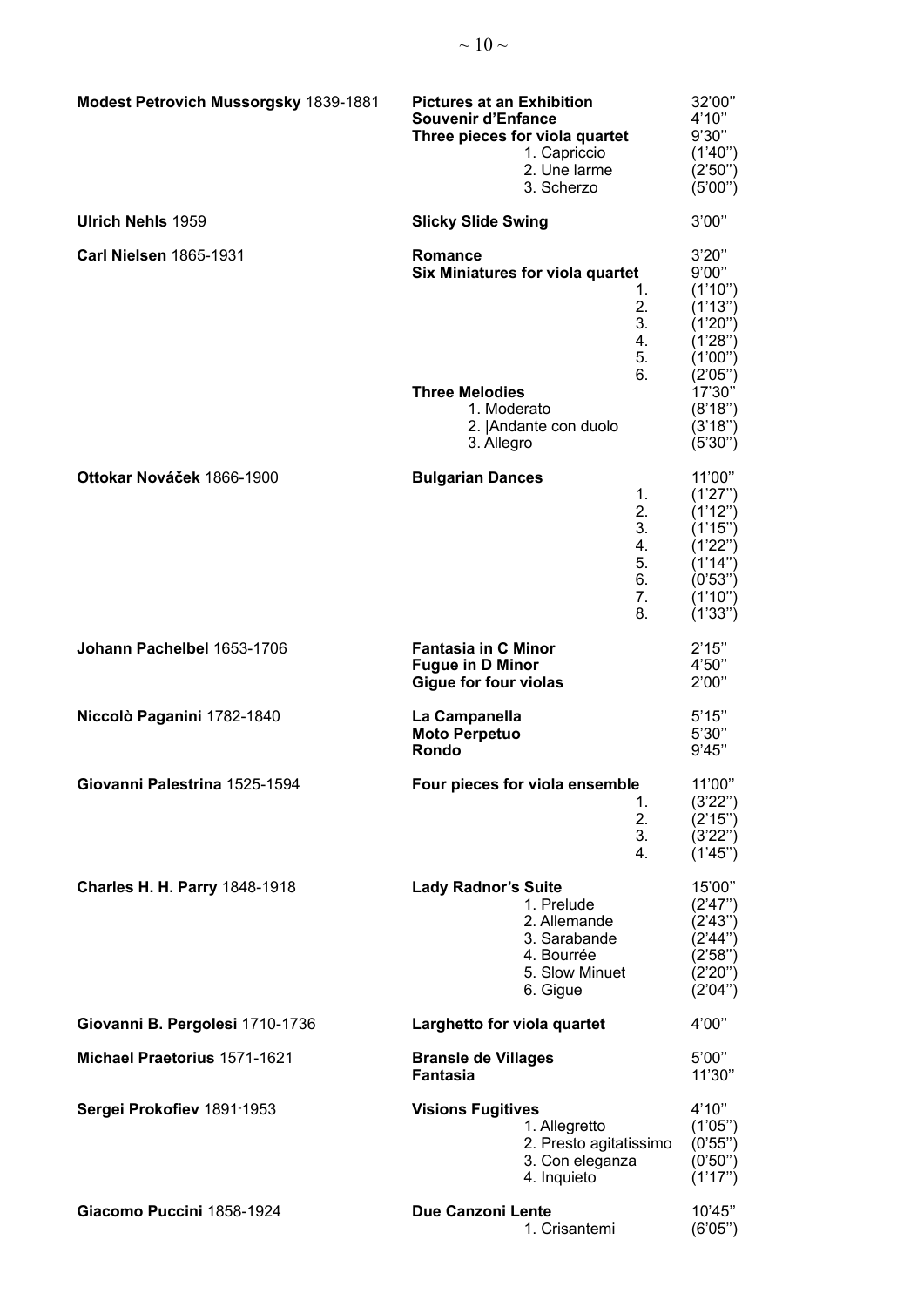|                                     | 2. Preghiera                                                                                                                                                                                                                                                                                                | (4'35")                                                                                                                                                                 |
|-------------------------------------|-------------------------------------------------------------------------------------------------------------------------------------------------------------------------------------------------------------------------------------------------------------------------------------------------------------|-------------------------------------------------------------------------------------------------------------------------------------------------------------------------|
| Henry Purcell 1659-1695             | <b>Dido and Aeneas Fantasy</b><br><b>Fantazia</b><br><b>Pavane and Chaconne</b><br>1. Pavane<br>2. Chaconne<br><b>Three Fantasias for viola quartet</b><br>1. Allegretto<br>2. Andantino<br>3. Poco allegretto                                                                                              | 17'00"<br>7'40"<br>12'30"<br>(4'35'')<br>(7'55'')<br>10'00"<br>(3'00'')<br>(3'22'')<br>(3'20'')                                                                         |
| Sergei Rachmaninoff 1873-1943       | <b>Canon for Viola Quartet</b><br><b>Polka for Viola Quartet</b><br><b>Vocalise</b>                                                                                                                                                                                                                         | 2'10"<br>4'10''<br>5'00"                                                                                                                                                |
| Jean-Philippe Rameau 1683-1764      | <b>Les Indes Galantes</b><br>1. Menuet<br>2. Rigaudon<br>3. Gavotte en Rondeau<br>4. Danse des Sauvages<br>5. Air<br>6. Tambourin<br>7. Musette<br>8. Chaconne                                                                                                                                              | 20'20"<br>(3'00'')<br>(1'45")<br>(1'45'')<br>(1'45")<br>(1'40'')<br>(1'30'')<br>(1'35")<br>(7'15'')                                                                     |
| Maurice Ravel 1875-1937             | <b>Suite Pour Quatre Altos</b><br>1. Prelude<br>2. Valse<br>3. L'Enigme Eternelle<br>4. Menuet<br>5. Pavane pour un Infante défunte<br><b>Valses Nobles et Sentimentales</b><br>1. Moderé<br>2. Assez lent<br>3. Moderé<br>4. Assez anime<br>5. Presque lent<br>6. Vif<br>7. Moins vif<br>8. Épilogue, lent | 12'10"<br>(1'25")<br>(1'40'')<br>(1'10'')<br>(2'15'')<br>(5'30'')<br>14'50"<br>(1'22'')<br>(2'00'')<br>(1'30")<br>(1'16")<br>(1'05")<br>(0'44'')<br>(3'18")<br>(3'30'') |
| Max Reger 1873-1916                 | <b>Prelude and Fugue</b>                                                                                                                                                                                                                                                                                    | 6'45"                                                                                                                                                                   |
| Ottorino Respighi 1879-1936         | <b>Antiche Danze ed Arie</b><br>1. Italiana<br>2. Arie di Corte<br>3. Siciliana<br>4. Passacaglia<br><b>Rhapsody</b>                                                                                                                                                                                        | 16'00"<br>(3'00'')<br>(6'10'')<br>(3'40'')<br>(3'10'')<br>10'00"                                                                                                        |
| Nikolay Rimsky-Korsakov 1844-1908   | <b>Flight of the Bumble-bee</b><br>In a Monastery<br><b>Serenade</b><br><b>Variations and Fugue</b>                                                                                                                                                                                                         | 1'15"<br>6'10"<br>4'45"<br>8'30"                                                                                                                                        |
| Salomone Rossi 1570-1630            | Canzon                                                                                                                                                                                                                                                                                                      | 4'00"                                                                                                                                                                   |
| Gioachino Antonio Rossini 1570-1630 | <b>Andante and Variations</b><br>The Barber of Saville Overture<br><b>Semiramide Overture</b><br><b>William Tell Overture</b>                                                                                                                                                                               | 8'30"<br>7'35''<br>7'40"<br>11'00"                                                                                                                                      |
| Albert Roussel 1869-1937            | <b>Prelude and Fugue</b><br>1. Prelude<br>2. Fugue                                                                                                                                                                                                                                                          | 4'30"<br>(1'23'')<br>(3'00'')                                                                                                                                           |
| Camille Saint-Saëns 1835-1921       | <b>Danse Macabre</b>                                                                                                                                                                                                                                                                                        | 7'30''                                                                                                                                                                  |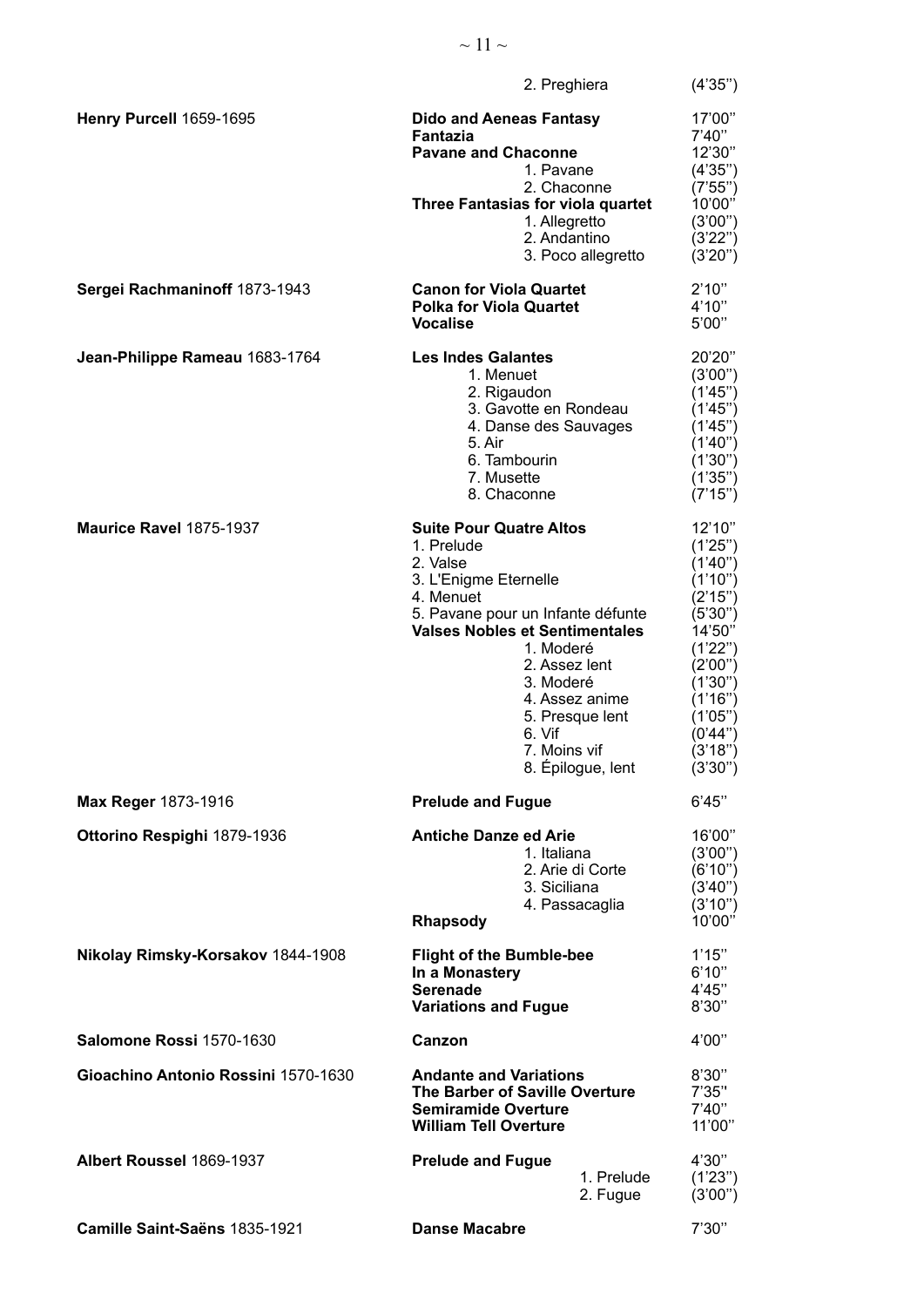|                              | Two Fugues for viola quartet<br>1.<br>2.                                                                                                                                                                                                                                                                                                                                                                                                                                           | 9'30"<br>(4'35'')<br>(4'55'')                                                                                                                                                                                                                 |
|------------------------------|------------------------------------------------------------------------------------------------------------------------------------------------------------------------------------------------------------------------------------------------------------------------------------------------------------------------------------------------------------------------------------------------------------------------------------------------------------------------------------|-----------------------------------------------------------------------------------------------------------------------------------------------------------------------------------------------------------------------------------------------|
| Pablo de Sarasate 1844-1908  | Zepateado                                                                                                                                                                                                                                                                                                                                                                                                                                                                          | 4'00"                                                                                                                                                                                                                                         |
| <b>Erik Satie 1866-1925</b>  | Jack in the box<br>1. Prélude<br>2. Entr'act<br>3. Final                                                                                                                                                                                                                                                                                                                                                                                                                           | 6'20''<br>(2'19'')<br>(1'55)<br>(2'00'')                                                                                                                                                                                                      |
|                              | <b>Quatre Morceaux Lents</b><br>1. Ogive<br>2. Saraband<br>3. Gymnopédie<br>4. Gnossienne                                                                                                                                                                                                                                                                                                                                                                                          | 15'00"<br>(2'00'')<br>(5'45'')<br>(2'30'')<br>(4'35'')                                                                                                                                                                                        |
| Domenico Scarlatti 1685-1757 | Sonata in F<br>Suite for viola quartet<br>1. Allegro<br>2. Fugue<br>3. Moderato<br>4. Allegro                                                                                                                                                                                                                                                                                                                                                                                      | 13'30"<br>(2'15'')<br>(2'45'')<br>(3'15'')<br>(5'10'')                                                                                                                                                                                        |
| Arnold Schoenberg 1874-1951  | <b>Chromatische Pfade</b>                                                                                                                                                                                                                                                                                                                                                                                                                                                          | 6'00"                                                                                                                                                                                                                                         |
| Franz Schubert 1797-1828     | 'Arpeggione' Quartet<br>1. Allegro moderato<br>2. Adagio<br>3. Allegretto<br>Moments Musicaux (6 movements)<br>1. Moderato<br>2. Andantino<br>3. Allegro moderato<br>4. Allegro moderato<br>5. Allegro moderato<br>6. Allegretto<br>Overture in the Italian Style<br><b>Symphony No.8</b><br>1. Allegro moderato<br>2. Andante con moto<br><b>Tarantelle</b><br><b>Viola Quartet in A Major</b><br>1. Allegro moderato<br>2. Scherzo and Trio<br>3. Andantino<br>4. Allegro vivace | 24'30"<br>(11'20'')<br>(3'30'')<br>(9'10'')<br>26'00"<br>(4'36'')<br>(4'10'')<br>(1'35'')<br>(4'15'')<br>(4'15'')<br>(8'00")<br>8'30''<br>26'45"<br>(14'20'')<br>(12'20'')<br>(8.00)<br>25'00"<br>(9'00")<br>(4'00'')<br>(4'20'')<br>(5'10'') |
| Clara Schumann 1819-1896     | <b>Viola Quartet in three movements</b><br>1. Andante<br>2. Allegretto<br>3. Allegro ma non troppo                                                                                                                                                                                                                                                                                                                                                                                 | 11'00"<br>(5'30'')<br>(1'11'')<br>(4'00'')                                                                                                                                                                                                    |
| Robert Schumann 1810-1856    | Märchenbilder for viola quartet<br>1. Nicht schnell<br>2. Lebhaft<br>3. Rasch<br>4. Langsam<br><b>Suite</b><br>1. Rundgesang<br>2. Ein Choral<br>3. Frühlingsgesang<br>4. Scheherazade<br>5. Nachtstücke<br><b>Symphony No.3</b> (5 movements)<br>1. Lebhaft<br>2. Seth mässig<br>3. Nicht Schnell                                                                                                                                                                                 | 15'15"<br>(2'50'')<br>(4'40'')<br>(2'55'')<br>(4'45'')<br>13'05"<br>(1'23'')<br>(1'23'')<br>(1'49")<br>(2'50'')<br>(5'40'')<br>30'00"<br>(9'04'')<br>(5'33'')<br>(4'25'')                                                                     |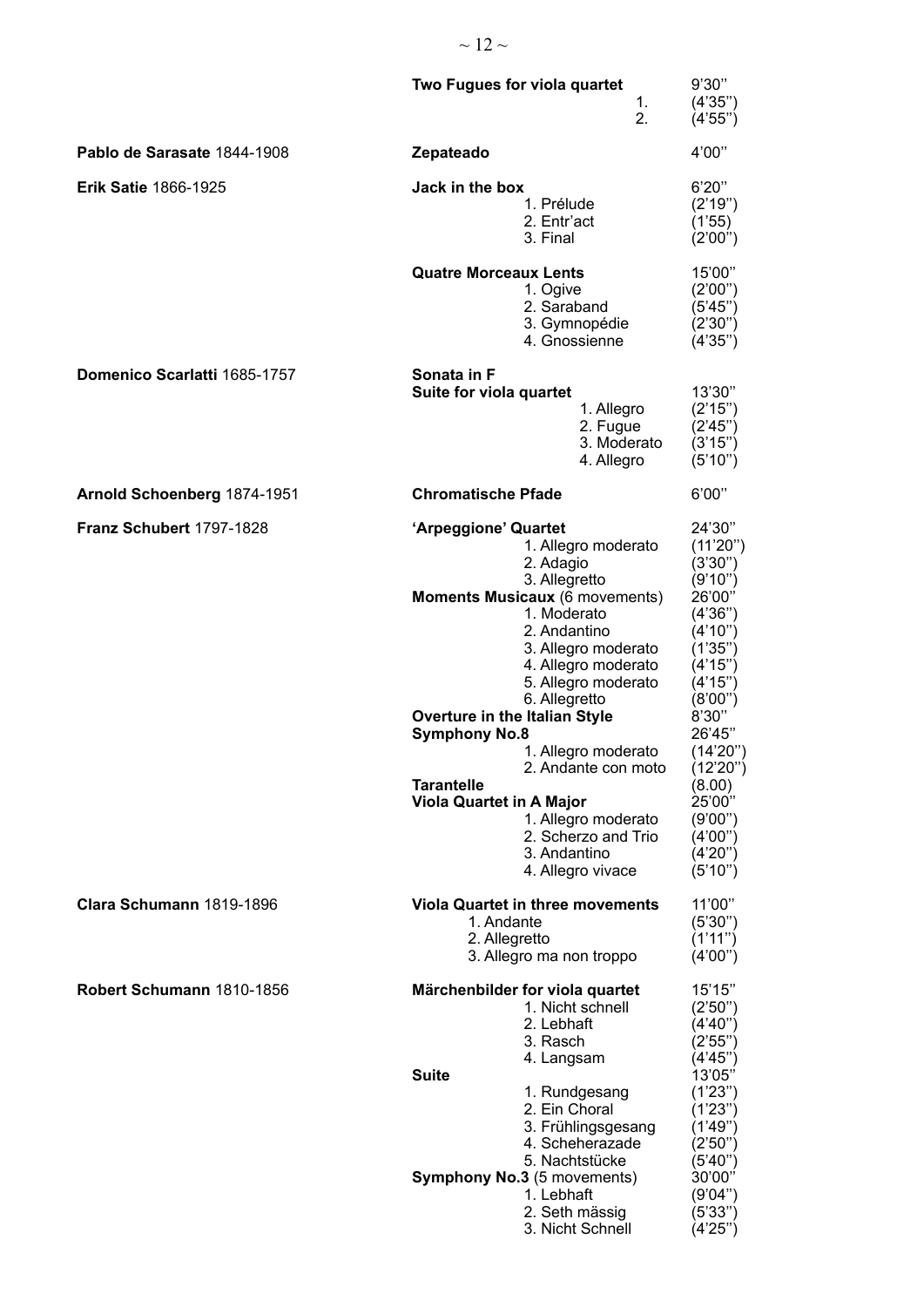|                                     | 4. Feierlich<br>5. Lebhaft                                                                                                                                                                                                                                                                                    | (5'03'')<br>(5'33'')                                                                                            |
|-------------------------------------|---------------------------------------------------------------------------------------------------------------------------------------------------------------------------------------------------------------------------------------------------------------------------------------------------------------|-----------------------------------------------------------------------------------------------------------------|
| <b>Alexander Scriabin 1872-1915</b> | Two Mazurkas for viola quartet<br>1. Lento<br>2. Allegretto non tanto                                                                                                                                                                                                                                         | 4'15"<br>(1'40'')<br>(2'30'')                                                                                   |
| Scott Slapin 1974                   | <b>Postlude</b>                                                                                                                                                                                                                                                                                               | 4'22"                                                                                                           |
| Bedřich Smetana 1824-1884           | <b>Dance of the Comedians</b><br>Five waltzes for viola quartet<br>1. in C Minor<br>2. in A flat Major<br>3. in E flat Major<br>4. in C Minor<br>5. in A flat Major<br>Fugue for viola quartet                                                                                                                | 6'30''<br>9'30"<br>(2'10'')<br>(1'30")<br>(3'25'')<br>(2'00")<br>(1'55")<br>2'15"                               |
| Alice Mary Smith 1839-1884)         | <b>Andante for Viola Quartet</b>                                                                                                                                                                                                                                                                              | 7'00"                                                                                                           |
| Ethel Mary Smyth 1858-1944          | <b>Viola Quartet in A Minor</b>                                                                                                                                                                                                                                                                               | 8'00"                                                                                                           |
| John Philip Sousa 1854-1932         | <b>The Liberty Bell March</b><br>Two melodies<br>1. In Flanders Fields the Poppies Grow<br>2. Cuckoo Gallop                                                                                                                                                                                                   | 5'45''<br>(3'00")<br>(2'45'')                                                                                   |
| Louis Spohr 1784-1859               | Fantasie for viola quartet                                                                                                                                                                                                                                                                                    | 5'50''                                                                                                          |
| Johann Strauss I 1804-1849          | Lorelei Rheinlänge<br><b>Radetzky March</b>                                                                                                                                                                                                                                                                   | 9'20"<br>3'00"                                                                                                  |
| Johann Strauss II 1825-1899         | <b>The Blue Danube Waltz</b><br>Die Fledermaus Overture<br><b>Violetta</b>                                                                                                                                                                                                                                    | 10'00"<br>8'50"<br>3'10''                                                                                       |
| Richard Strauss 1864-1949           | <b>Bratschenquartett</b><br>1. Allegro<br>2. Andante<br>3. Allegro<br><b>Viola Quartet in F Major</b><br>1. Allegro con brio<br>2. Andante ma non troppo<br>3. Allegro vivo                                                                                                                                   | 16'00"<br>(5'55'')<br>(4'58'')<br>(4'10'')<br>26'00"<br>(9'35")<br>(8'12'')<br>(8'10'')                         |
| <b>Arthur Seymour Sullivan</b>      | Overture, H.M.S. Pinafore                                                                                                                                                                                                                                                                                     | 4'05"                                                                                                           |
| Franz von Suppé 1819-1895           | <b>Pique Dame</b>                                                                                                                                                                                                                                                                                             | 8'40''                                                                                                          |
| Tielman Susato 1510-1570            | Il etait une fillett<br><b>Six Dances for viola ensemble</b><br>1. Pour Quoy<br>2. Mon Amy<br>3. Ronde<br>4. Ronde<br>5. Wo Bistu<br>6. Ronde                                                                                                                                                                 | 2'00"<br>7'00"<br>(1'36")<br>(1'40'')<br>(1'05'')<br>(1'00'')<br>(0'50'')<br>(1'05'')                           |
| <b>Thomas Tallis 1505-1585</b>      | <b>Album for String Ensemble</b><br>1. Gloria Patri<br>2. Hear the voice and prayer<br>3. If Ye love me<br>4. O Lord, in thee is all my trust<br>5. O Lord, give thy holy spirit<br>6. Out from the deep<br>7. Hear the voice and prayer<br>8. I heard the voice of Jesus say<br><b>Three Sacred Melodies</b> | 25'00"<br>(1'35'')<br>(3'26'')<br>(1'40'')<br>(2'20'')<br>(1'35")<br>(1'40'')<br>(3'30'')<br>(1'20'')<br>7'10'' |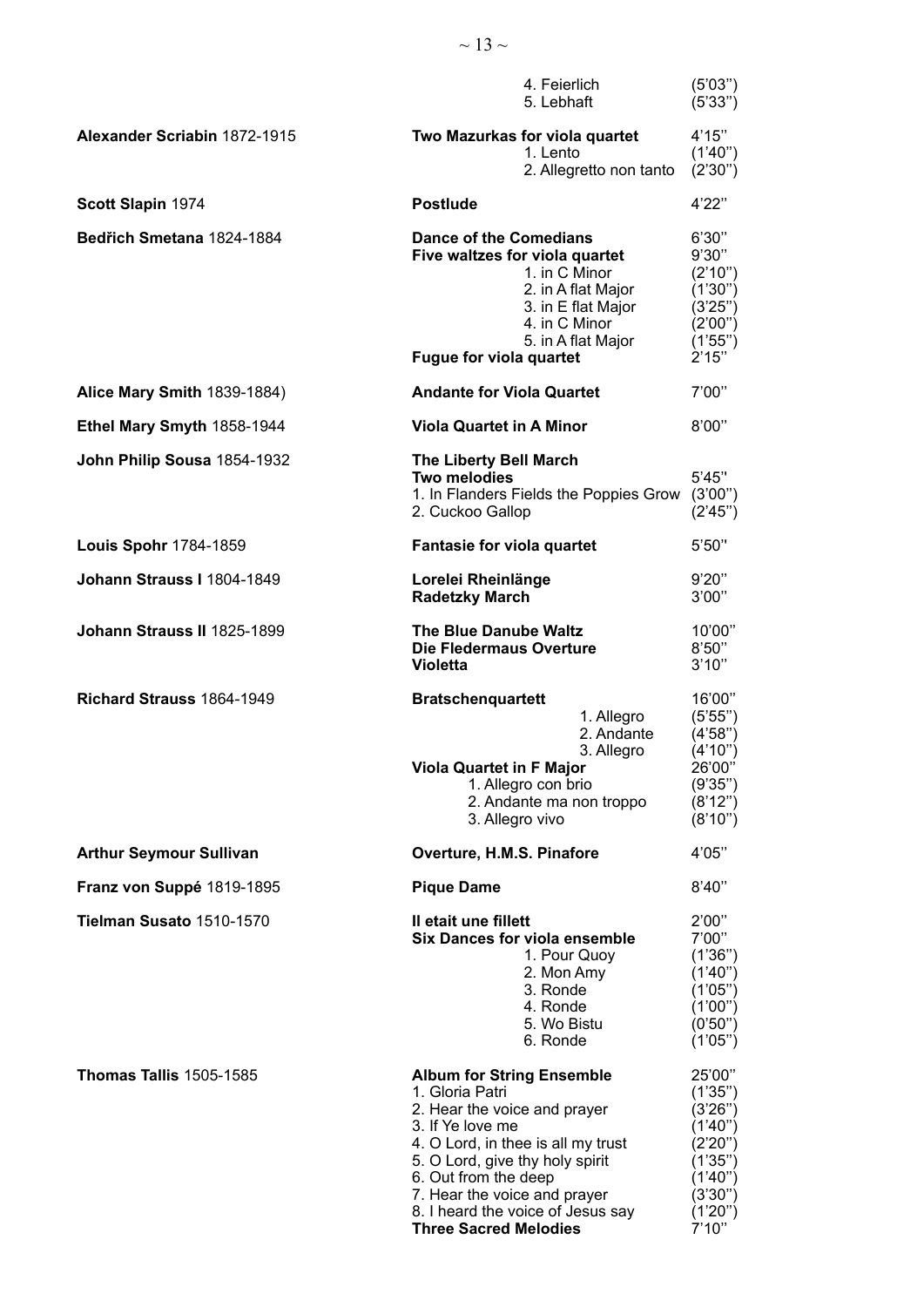|                                    | 1. Hear the voice and prayer<br>2. I heard the voice of Jesus say<br>3. O Lord, in thee is all my trust                                                                                                                                                                                                                                                                                                                                                                                                                                                                                                                                                                                                              | (3'30'')<br>(1'20'')<br>(2'30'')                                                                                                                                                                                                                                                                                                                                       |
|------------------------------------|----------------------------------------------------------------------------------------------------------------------------------------------------------------------------------------------------------------------------------------------------------------------------------------------------------------------------------------------------------------------------------------------------------------------------------------------------------------------------------------------------------------------------------------------------------------------------------------------------------------------------------------------------------------------------------------------------------------------|------------------------------------------------------------------------------------------------------------------------------------------------------------------------------------------------------------------------------------------------------------------------------------------------------------------------------------------------------------------------|
| Giuseppe Tartini 1692-1770         | <b>Adagio Cantabile</b><br><b>Viola Quartet in C minor</b><br>1. Andante cantabile<br>2. Allegro<br>3. Allegro                                                                                                                                                                                                                                                                                                                                                                                                                                                                                                                                                                                                       | 4'30"<br>11'40"<br>(3'50'')<br>(3'20'')<br>(4'30'')                                                                                                                                                                                                                                                                                                                    |
| Peter Taylor 1965                  | <b>Prelude Calypso</b>                                                                                                                                                                                                                                                                                                                                                                                                                                                                                                                                                                                                                                                                                               | 4'30"                                                                                                                                                                                                                                                                                                                                                                  |
| Pyotr Ilyich Tchaikovsky 1840-1893 | <b>1812 Overture</b><br><b>Andante Semplice</b><br><b>Aveu Passionné</b><br><b>Canzona from 4th Symphony</b><br><b>Czardas from Swan Lake</b><br>Manfred Symphony (1st mvt.)<br>Seranata (from 2nd piano concerto)<br>Suite for viola quartet<br>1. Autumn Song<br>2. Lilly of the Valley<br>3. Barcarole<br>4. Carnival<br><b>Valse Sentimentale</b><br><b>Waltz from Swan Lake</b><br><b>Winter Daydreams</b>                                                                                                                                                                                                                                                                                                      | 15'00"<br>10'00"<br>4'00"<br>9'10"<br>3'00"<br>16'00"<br>13'15"<br>13'10"<br>(2'43'')<br>(2'50'')<br>(4'34'')<br>(3'00'')<br>6'00'<br>8'10''<br>11'30"                                                                                                                                                                                                                 |
| Georg Philipp Telemann 1681-1767   | 4 Concerti à 4 Viole<br>Total<br><b>First Concerto</b><br>1. Largo<br>2. Allegro<br>3. Adagio<br>4. Vivace<br>Second Concerto<br>1. Adagio / Allegro<br>2. Grave<br>3. Allegro<br><b>Third Concerto</b><br>1. Grave / Allegro<br>2. Largo e staccato<br>3. Allegro<br>Fourth Concerto<br>1. Grave<br>2. Allegro<br>3. Adagio / Spiritoso<br>Viola quartet in G major<br>1. Largo<br>2. Allegro<br>3. Andante<br>4. Presto<br><b>Don Quixote Suite</b><br>1. Overture Largo / Allegro<br>2. Awakening of Don Quixote<br>3. His Attack on the Windmills<br>4. Sighs of Love for Princess Aline<br>5. Sancho Pansa Swindled<br>6. Rosinante Galloping<br>7. The Gallop of Sancho Pansa's Mule<br>8. Don Quixote at Rest | 29'10"<br>6'40"<br>(1'48")<br>(1'56'')<br>(0'52")<br>(2'00'')<br>6'00"<br>(2'30'')<br>(1'43'')<br>(1'41'')<br>8'05"<br>(4'35'')<br>(1'50'')<br>(1'39'')<br>8'20''<br>(2'08'')<br>(2'17")<br>(3'54'')<br>14'40"<br>(3'15'')<br>(3'12'')<br>(3'35'')<br>(4'25'')<br>18'30"<br>(4'40'')<br>(3'00'')<br>(2'25'')<br>(1'55'')<br>(2'40'')<br>(1'00")<br>(1'35")<br>(1'15'') |
| <b>Two Early Viola Quartets</b>    | 1. Thomas Tallis - Gloria Patri<br>2. Giovanni Palestrina - Tantum Ergo                                                                                                                                                                                                                                                                                                                                                                                                                                                                                                                                                                                                                                              |                                                                                                                                                                                                                                                                                                                                                                        |
| <b>Various Composers</b>           | <b>Christmas Album for Strings</b><br>1. The Shepherd's Farewell<br>2. God Rest You Merry, Gentlemen<br>3. Carol of the Bells                                                                                                                                                                                                                                                                                                                                                                                                                                                                                                                                                                                        | 75'00"                                                                                                                                                                                                                                                                                                                                                                 |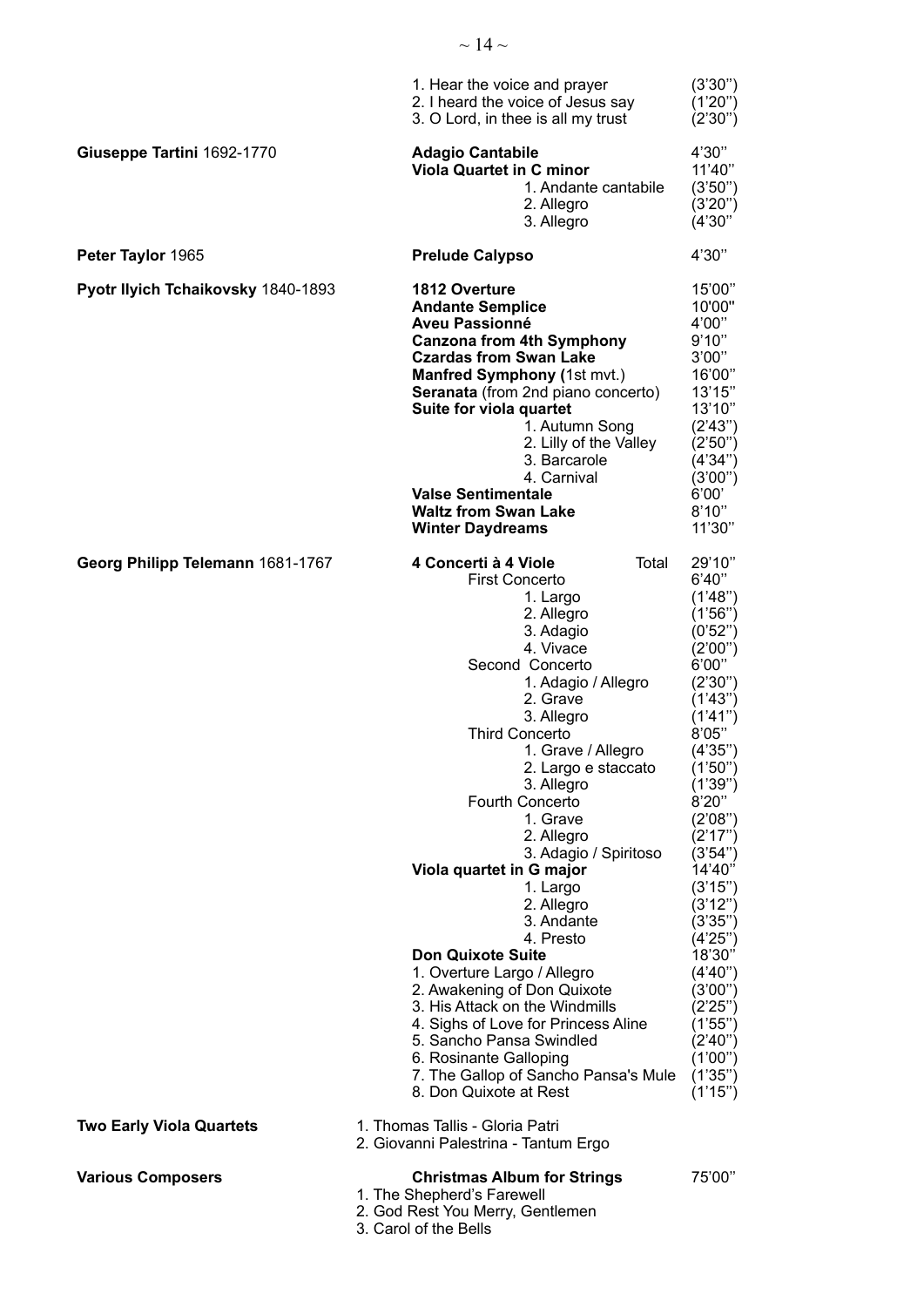|                                                             | 4. The Coventry Carol<br>5. Pastorale<br>6. Il est né le Divine Enfant<br>7. O Come, All Ye Faithful<br>8. The First Noel<br>9. For Unto Us a Child is Born<br>10. It Came Upon a Midnight Clear<br>11. Good King Wenceslas<br>12. In Dulci Jubilo<br>13. Sanctus<br>14. Once in Royal David's City<br>15. Hark! The Herald Angels Sing<br>16. Aria<br>17. Deck the Halls / The Boar's Head Carol<br>18. Silent Night, Holy Night<br>19. The Wassail Song<br>20. O Come, O Come Emmanuel |                                                                                                                                                                                                                |
|-------------------------------------------------------------|------------------------------------------------------------------------------------------------------------------------------------------------------------------------------------------------------------------------------------------------------------------------------------------------------------------------------------------------------------------------------------------------------------------------------------------------------------------------------------------|----------------------------------------------------------------------------------------------------------------------------------------------------------------------------------------------------------------|
| Guiseppe Verdi 1813-1901                                    | Ave Maria for viola ensemble<br>Nocturn for viola quartet<br><b>Requiem Fantasy</b>                                                                                                                                                                                                                                                                                                                                                                                                      | 3'45"<br>3'30"<br>24'00"                                                                                                                                                                                       |
| Ángel Gregorio Villoldo 1861-1919                           | <b>Four Tangos for viola quartet</b><br>1. Acorazodo Rivadavia<br>2. Bolada de Aficionado<br>3. El Choclo<br>4. Kalisay                                                                                                                                                                                                                                                                                                                                                                  | 9'30"<br>(2'00'')<br>(2'10'')<br>(2'00")<br>(3'15'')                                                                                                                                                           |
| <b>Antonio Vivaldi 1678-1741</b>                            | <b>Concertino for Viola Quartet</b><br>1. Allegro<br>2. Adagio<br>3. Allegro.<br><b>Et Misericordia</b><br>Largo from 'Winter'<br>Sinfonia per Quattro viole<br>1. Allegro<br>2. Largo e spirituoso<br>3. Allegro<br><b>Suite in D Minor</b><br>1. Preludio. Largo<br>2. Allamanda. Allegro<br>3. Sarabanda. Grave<br>4. Courante. Allegro<br><b>Viola Quartet in C Minor</b><br>1. Andante<br>2. Allegro assai (2'25")<br>3. Adagio<br>4. Allegro                                       | 6'00"<br>(2'05'')<br>(1'05'')<br>(2.05")<br>3'45"<br>1'45"<br>10'30"<br>(4'15'')<br>(2'22'')<br>(3'50'')<br>14'00"<br>(3'46'')<br>(2'48'')<br>(7'27'')<br>(3'12'')<br>7'00"<br>(2'07'')<br>(0'25")<br>(2'00'') |
| <b>Hendrik Waelput</b>                                      | <b>Cantabile for 4 violas</b>                                                                                                                                                                                                                                                                                                                                                                                                                                                            | 3'00"                                                                                                                                                                                                          |
| Richard Wagner 1813-1883                                    | <b>Prelude</b><br>Romanze<br><b>Viola Quartet in C Major</b><br>1. Sostenuto e maestoso/Allegro con brio<br>2. Andante ma non troppo, un poco maestoso<br>3. Allegro assai                                                                                                                                                                                                                                                                                                               | 5'20"<br>5'00"<br>35'40"<br>(12'45'')<br>(9'40")<br>(13'00")                                                                                                                                                   |
| <b>Geoffrey Walker</b>                                      | <b>Absolute Zero Rag</b><br><b>Loco Motif</b><br><b>Paganini Fireworks</b>                                                                                                                                                                                                                                                                                                                                                                                                               | 4'34"<br>5'00"<br>11'40"                                                                                                                                                                                       |
| Thomas "Fats" Waller 1904-1943                              | <b>Effervescent for viola quartet</b>                                                                                                                                                                                                                                                                                                                                                                                                                                                    | 4'20"                                                                                                                                                                                                          |
| <b>Peter Warlock</b><br>(Philip Arnold Heseltine) 1894-1930 | <b>Capriol Suite</b><br>1. Basse Dance<br>2. Pavane                                                                                                                                                                                                                                                                                                                                                                                                                                      | 10'10"<br>(1'25'')<br>(2'05'')                                                                                                                                                                                 |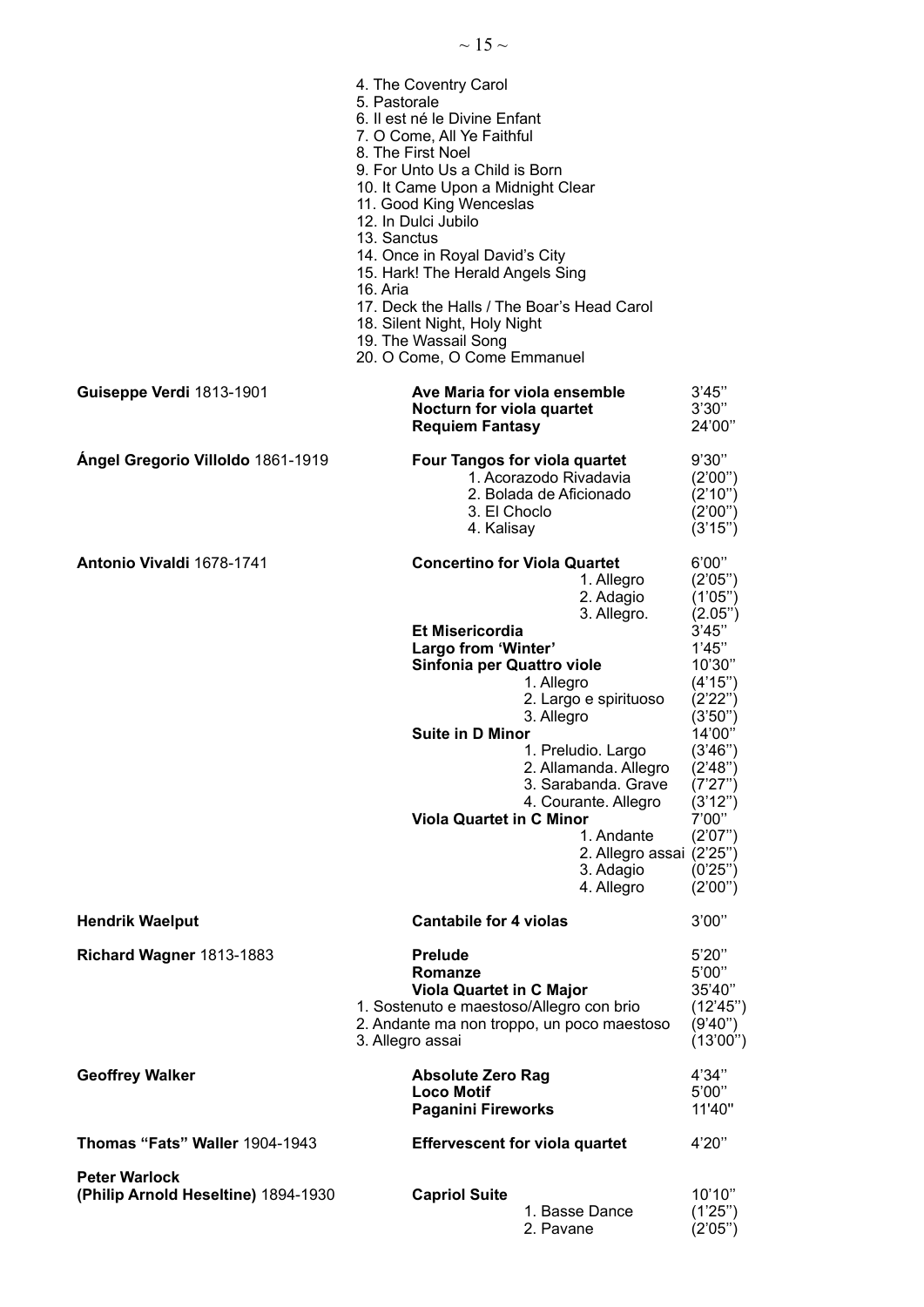|                                | 3. Tordion<br>4. Bransles<br>5. Pieds - en l'air<br>6. Mattachins                                                            | (1'10")<br>(2'20'')<br>(2'00")<br>(1'10")                                    |
|--------------------------------|------------------------------------------------------------------------------------------------------------------------------|------------------------------------------------------------------------------|
| Carl Maria von Weber 1786-1826 | <b>Andante &amp; Hungarian Rondo</b><br>Andante<br>Rondo<br>Concertino for viola quartet<br><b>Romance for Viola Quartet</b> | 10'10"<br>(4'40'')<br>(5'30'')<br>8'30"<br>7'00"                             |
| <b>Anton Webern 1883-1945</b>  | 'Controverse' for Viola Quartet                                                                                              | 3'40''                                                                       |
| Thomas Weelkes 1576-1623       | Pavan for four violas                                                                                                        | 3'00"                                                                        |
| Welsh Traditional              | Suo Gân for viola quartet                                                                                                    | 3'10''                                                                       |
| Henryk Wieniawski 1835-1880    | <b>Reverie</b>                                                                                                               | 8'00"                                                                        |
| Max von Weinzierl 1841-1898    | Nachtstück für 4 violen, Op.34                                                                                               |                                                                              |
| John Wilbye 1574-1638          | <b>Six Madrigals for Viola Quartet</b><br>1.<br>2.<br>3.<br>4.<br>5.<br>6.                                                   | 15'00"<br>(1'55")<br>(2'20'')<br>(2'35")<br>(2'50'')<br>(2'14'')<br>(3'35'') |

# **Viola Trios**

| Boaz Avni 1963                           | <b>Violas Terzet</b>                                                                                                                                                                                                      | 5'00                                                                                          |
|------------------------------------------|---------------------------------------------------------------------------------------------------------------------------------------------------------------------------------------------------------------------------|-----------------------------------------------------------------------------------------------|
| Johann Sebastian Bach 1685-1750          | <b>English Suite for viola trio</b><br>1. Prelude<br>2. Allemande<br>3. Curante<br>4. Sarabande<br>5. Gavotte I<br>6. Gavotte II<br>7. Gigue                                                                              | 20'00"<br>(3'40'')<br>(3'40'')<br>(2'35")<br>(3'05'')<br>(1'45")<br>(0'50'')<br>(3'05'')      |
|                                          | <b>Fugue</b><br><b>Goldberg Variations</b><br><b>Prelude for Three Violas</b><br>Sonata                                                                                                                                   | 2'00"<br>85'00"<br>4'00"<br>12'00"                                                            |
| <b>Wilhelm Friedemann Bach 1710-1784</b> | Fugue in C minor for viola trio                                                                                                                                                                                           | 4'20"                                                                                         |
| Bálint Bakfark 1507-1576                 | <b>Fantasie for viola trio</b>                                                                                                                                                                                            | 4'00"                                                                                         |
| <b>Amy Beach 1867-1944</b>               | <b>Children's Album for viola trio</b><br>1. Minuet<br>2. Gavotte<br>3. Waltz<br>4. March<br>5. Polka                                                                                                                     | 11'31"<br>(3'16'')<br>(2'45'')<br>(2'02'')<br>(2'10'')<br>(1'22'')                            |
| Ludwig van Beethoven 1770-1827           | Für Elise for viola trio<br><b>Moonlight Sonata</b><br>1. Adagio sostenuto<br>2. Allegretto<br>3. Presto agitato<br><b>Sechs Landlerische Tanze</b><br><b>Three Pieces for Viola Trio</b><br>1. Scherzando<br>2. Minuetto | 2'30''<br>15'45"<br>(5'40'')<br>(2'10'')<br>(7'45'')<br>5'30''<br>9'40"<br>(2'05")<br>(3'45") |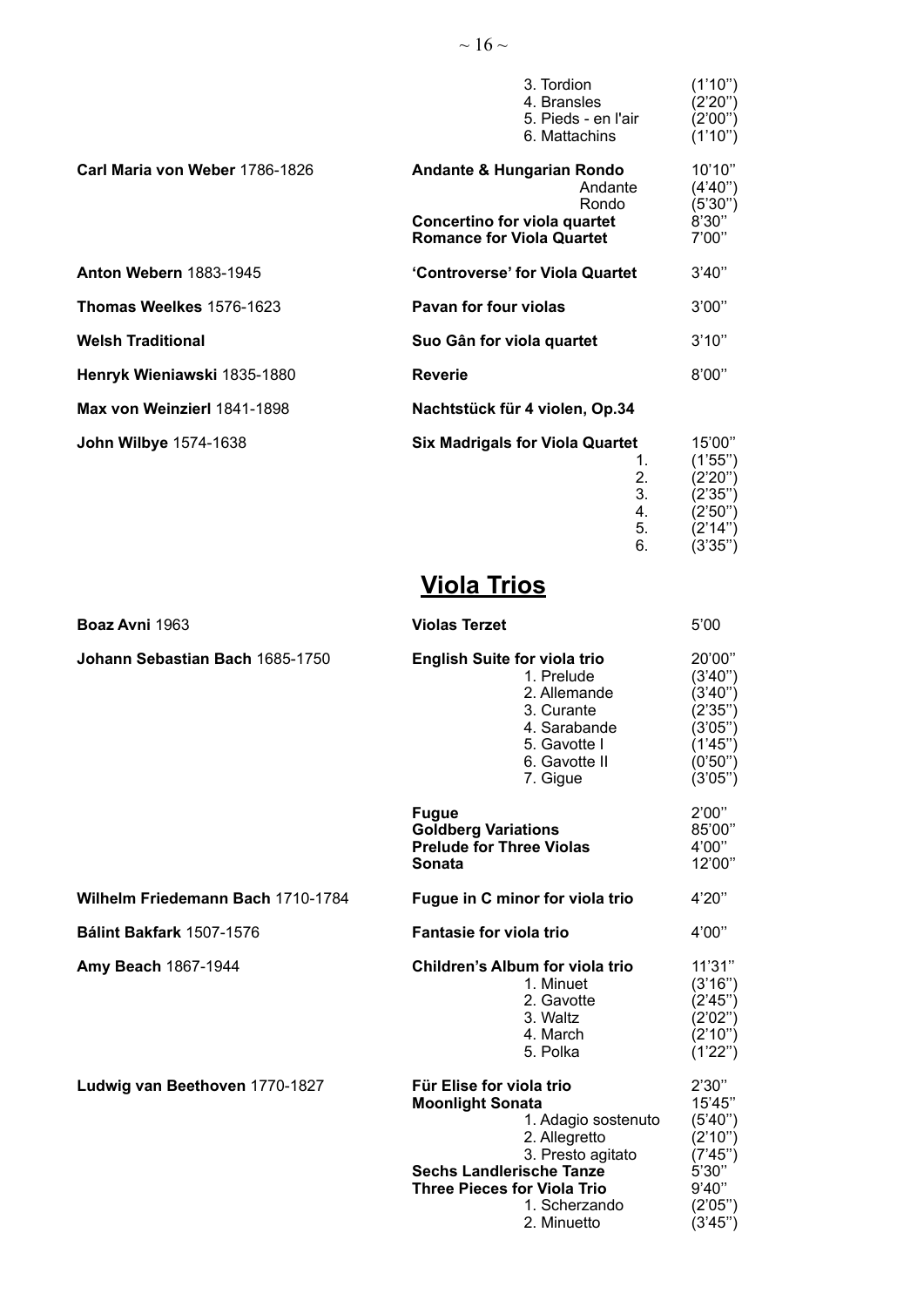## $\sim 17 \sim$

|                                    | 3. Rondo                                                                                                                                                                                                                                     | (3'50'')                                                                                                               |
|------------------------------------|----------------------------------------------------------------------------------------------------------------------------------------------------------------------------------------------------------------------------------------------|------------------------------------------------------------------------------------------------------------------------|
| Hector Berlioz 1803-1869           | <b>Toccata for viola trio</b>                                                                                                                                                                                                                | 3'00"                                                                                                                  |
| Hildegard von Bingen 1098=-1179    | O Sapientia                                                                                                                                                                                                                                  | 2'10''                                                                                                                 |
| Luigi Boccherini 1743-1805         | <b>Sonatina</b><br>1. Allegro moderato<br>2. Andante<br>3. Allegretto<br><b>Two Viola Trios</b><br>Trio 1<br>1. Allegro con spirito<br>2. Largo assai<br>3. Tempo do Minuetto<br>Trio 2<br>1. Allegro<br>2. Largo amoroso<br>3. Presto assai | 10'30"<br>(3'55'')<br>(2'55")<br>(3'35")<br>30'00"<br>(7'00'')<br>(1'16")<br>(3'35")<br>(7'45")<br>(3'00")<br>(7'15'') |
| William Boyce 1711-1779            | <b>Prelude and Fugue</b>                                                                                                                                                                                                                     | 3'00"                                                                                                                  |
| Marc-Antoine Charpentier 1643-1704 | Suite for viola trio<br>1. Prélude, allegretto-allegro<br>2. Moderato<br>3. Menuet<br>4. Passipied<br>5. Caprice<br>6. Moderato<br>7. Épilogue                                                                                               | 13'00"<br>2'50''<br>1'15"<br>1'00"<br>2'00"<br>2'37''<br>1'20''<br>1'52"                                               |
| <b>Henry Cooke 1616-1672</b>       | <b>Fantasia for three violas</b>                                                                                                                                                                                                             | 2'45"                                                                                                                  |
| Léo Delibes 1836-1891              | <b>Viola Trio</b>                                                                                                                                                                                                                            | 3'00"                                                                                                                  |
| <b>Josquin Desprez</b>             | La Spagna - for viola trio<br>1. La Bernardina<br>2. Ile Fantazies Joskin<br>3. Des tous biens plaine                                                                                                                                        | 6'20''<br>(1'52")<br>(2'00")<br>(2'25'')                                                                               |
| Domenico Donizetti 1797-1848       | <b>Largo for Viola Trio</b>                                                                                                                                                                                                                  | 7'00"                                                                                                                  |
| Guillaume Dufay 1397-1474          | Du tout m'estoie                                                                                                                                                                                                                             | 2'07"                                                                                                                  |
| Antonín Leopold Dvořák 1841-1904   | Three Miniatures for viola trio<br>1. Cavatina<br>2. Capricccio<br>3. Romance                                                                                                                                                                | 9'00"<br>(3'25'')<br>(2'28")<br>(2'45'')                                                                               |
| Sancho Engaño 1922-1995            | Almain for viola trio                                                                                                                                                                                                                        | (2.30)                                                                                                                 |
| <b>César Franck 1822-1890</b>      | <b>Five Interludes</b><br>1. Andantino<br>2. Allegretto moderato<br>3. Maestoso<br>4. Allegretto<br>5. Poco allegro                                                                                                                          | 6'00''<br>(1'15")<br>(0'55")<br>(2'00")<br>(0'40'')<br>(1'05'')                                                        |
| Georg Friederic Handel 1695-1759   | <b>Chaconne</b>                                                                                                                                                                                                                              | 7'20"                                                                                                                  |
| Joseph Haydn 1732-1809             | <b>Three Sonatinas for Viola Trio</b><br>1. Allegro molto<br>1.<br>2. Menuett and Trio<br>3. Adagio<br>4. Allegro molto<br>2.<br>1. Allegro vivace<br>2. Adagio<br>3. Menuett and Trio<br>4. Allegro<br>3.<br>1.Allegro                      | 35'00"<br>(3'18")<br>(3'46'')<br>(4'50'')<br>(2'20'')<br>(2'55")<br>(5'00")<br>(2'30'')<br>(4'38")<br>(2'00'')         |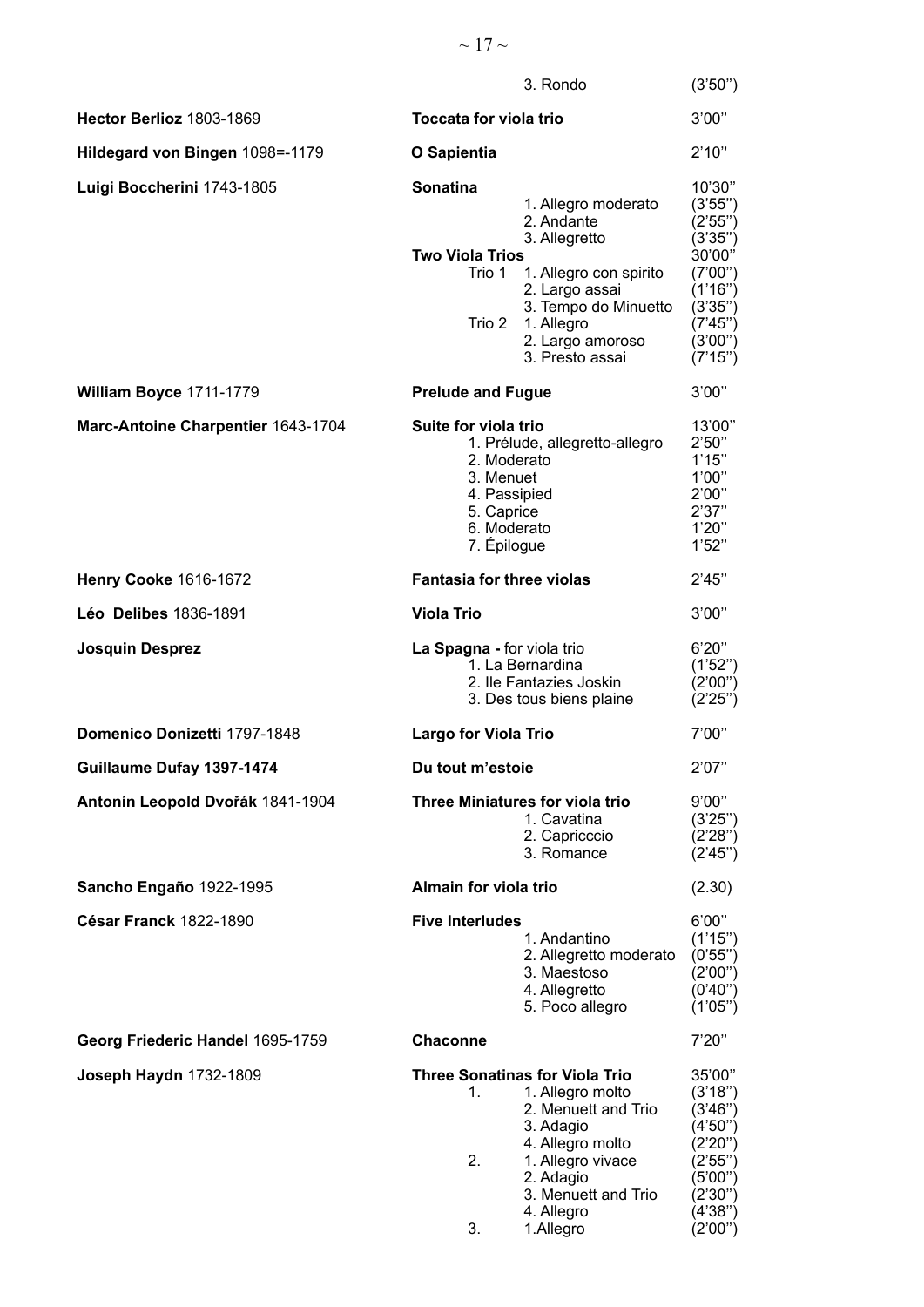|                                                                                                                                                                                                                                                                                                                                                                                                                                           | <b>Three Viola Trios</b><br>1.<br>1. Adagio<br>2.<br>1. Adagio<br>2. Allegro<br>3.<br>1. Allegro<br>Two Divertimenti for viola trio<br>1. Adagio<br>2. Moderato | 2. Menuett and Trio<br>3. Allegro molto<br>2. Menuet and Trio<br>3. Finale.Presto<br>3. Menuet and Trio<br>2. Menuet and Trio<br>3. Finale. Fuga | (2'25'')<br>(2'27'')<br>27'00"<br>(4'12'')<br>(4'15'')<br>(3'15'')<br>(4'20'')<br>(3'10'')<br>(3'25'')<br>(3'33'')<br>(2'45'')<br>(2'10'')<br>15'45"<br>(6'40'')<br>(8'55'') |
|-------------------------------------------------------------------------------------------------------------------------------------------------------------------------------------------------------------------------------------------------------------------------------------------------------------------------------------------------------------------------------------------------------------------------------------------|-----------------------------------------------------------------------------------------------------------------------------------------------------------------|--------------------------------------------------------------------------------------------------------------------------------------------------|------------------------------------------------------------------------------------------------------------------------------------------------------------------------------|
| <b>John Jenkins 1592-1678</b>                                                                                                                                                                                                                                                                                                                                                                                                             | The Newberry Aires for viola trio                                                                                                                               | 1. Aire<br>2. Courant<br>3. Aire<br>4. Aire<br>5. Courant<br>6. Saraband<br>7. Aire<br>8. Aire<br>9. Courant<br>10. Saraband                     | 30'00"                                                                                                                                                                       |
| Jean-Marie Leclair 1697-1764<br><b>Medieval Album</b> (various composers)<br>1. Guillaume de Machaut - De Toutes Flours<br>2. Pérotin - Ave maris Stella<br>3. Francesco Landini - Si Dolce Non Sono<br>4. Philippe de Vitry - Deux Motets Inédits<br>5. Leoninus - Haec Dies<br>6. Hildegard Von Bingen - O Sapientia<br>7. Jacobo da Bologna - Sotto L'Imperio del Possanze Prince<br>8. Philippe le Chancelier - Auto Carens et Latere | <b>Gavotte for viola trio</b>                                                                                                                                   |                                                                                                                                                  | 4'40"<br>20'00"                                                                                                                                                              |
| Claudio Monteverdi 1567-1643                                                                                                                                                                                                                                                                                                                                                                                                              | <b>Five Viola Trios</b>                                                                                                                                         | 1. Moderato<br>2. Allegretto<br>3. Allegretto<br>4. Moderato<br>5. Allegretto                                                                    | 9'55"<br>(1'30'')<br>(1'46'')<br>(3'12'')<br>(1'26'')<br>(1'50'')                                                                                                            |
| Thomas Morley 1558-1602                                                                                                                                                                                                                                                                                                                                                                                                                   | Canozonetta                                                                                                                                                     |                                                                                                                                                  | 2'45"                                                                                                                                                                        |
| <b>Wolfgang Amadeus Mozart 1756-1791</b>                                                                                                                                                                                                                                                                                                                                                                                                  | Three Serenades for viola trio                                                                                                                                  | 1. Allegro<br>2. Menuetto I<br>3. Adagio<br>4. Menuetto II                                                                                       | 60'00"                                                                                                                                                                       |
|                                                                                                                                                                                                                                                                                                                                                                                                                                           | Trio in C minor                                                                                                                                                 | 5. Rondo                                                                                                                                         | 5'15"                                                                                                                                                                        |
| Modest Mussorgsky 1839-1881                                                                                                                                                                                                                                                                                                                                                                                                               | <b>Meditiation</b>                                                                                                                                              |                                                                                                                                                  | 4'00"                                                                                                                                                                        |
| Old English Music for viola trio                                                                                                                                                                                                                                                                                                                                                                                                          | (10 works by various composers)                                                                                                                                 |                                                                                                                                                  | 27'00"                                                                                                                                                                       |
| Giovanni Palestrina 1525-1594                                                                                                                                                                                                                                                                                                                                                                                                             | <b>Madrigal</b>                                                                                                                                                 |                                                                                                                                                  | 2'00"                                                                                                                                                                        |
| Charles H. H. Parry 1848-1918                                                                                                                                                                                                                                                                                                                                                                                                             | Two Intermezzi for viola Trio                                                                                                                                   |                                                                                                                                                  | 5'15"                                                                                                                                                                        |
| Henry Purcell 1659-1695                                                                                                                                                                                                                                                                                                                                                                                                                   | Three Fantasias for viola trio                                                                                                                                  | 1.<br>2.<br>3.                                                                                                                                   | 9'00"<br>(2'46'')<br>(2'29'')<br>(2'45")                                                                                                                                     |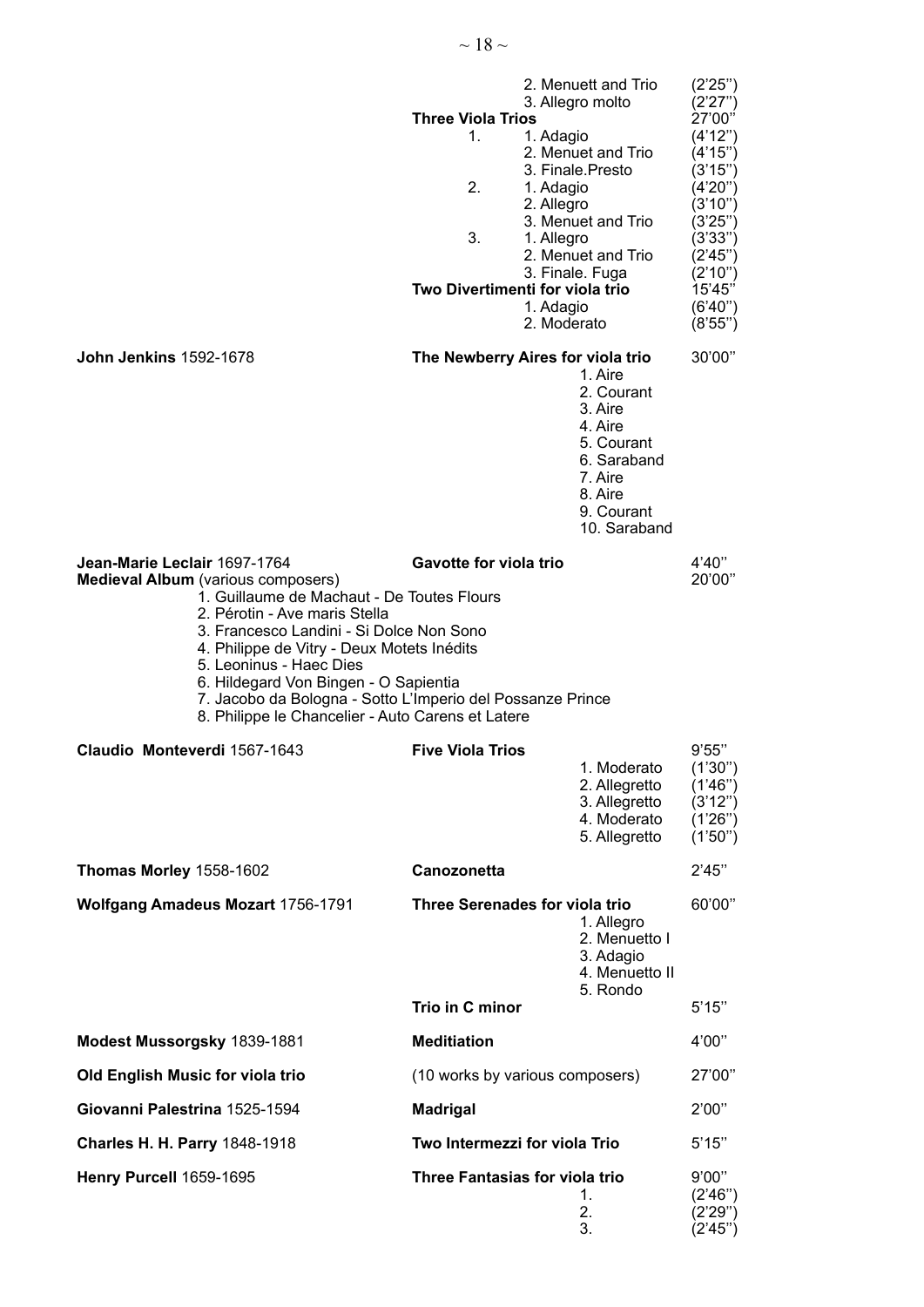| Albert Rousel 1869-1937           | <b>Madrigal for viola trio</b>                                                                                                                                                                             | 4'05"                                                                                                          |
|-----------------------------------|------------------------------------------------------------------------------------------------------------------------------------------------------------------------------------------------------------|----------------------------------------------------------------------------------------------------------------|
| Carl Philipp Stamitz 1745-1801    | <b>Viola Trio in G Major</b><br>1. Moderato<br>2. Andante<br>3. Rondo, allegretto                                                                                                                          | 21'00"<br>(11'03'')<br>(4'20'')<br>(4'45'')                                                                    |
| Georg Philipp Telemann 1681-1767  | Suite in G for viola trio<br>1. Allegretto<br>2. Allegro<br>3. Grave, Largo<br>4. Vivace                                                                                                                   | 9'00"<br>(1'45'')<br>(2'10'')<br>(2'35'')<br>(2'00'')                                                          |
| <b>Thomas Tallis 1505-1585</b>    | <b>Fantasy for three violas</b>                                                                                                                                                                            | 2'20"                                                                                                          |
| Luigi Tomasini 1741-1808          | Viola Trio in G Major<br>1. Allegro<br>2. Adagio<br>3. Allegro molto                                                                                                                                       | 11'40"<br>(4'50'')<br>(3'15'')<br>(3'20'')                                                                     |
| Thomas Tomkins 1572-1656          | In Nomine                                                                                                                                                                                                  | 3'00"                                                                                                          |
| Antonio Vivaldi 1678-1741         | <b>Three Sonatas for viola trio</b><br>Sonata 1<br>1. Allegro moderato<br>2. Largo<br>3. Allegro<br>Sonata 2<br>1. Adagio<br>2. Allegro<br>3. Adagio<br>4. Allegro<br>Sonata 3<br>1. Andante<br>2. Allegro | 25'00"<br>(2'40'')<br>(3'12'')<br>(2'40'')<br>(1'05")<br>(3'00")<br>(0'18")<br>(1'30")<br>(3'50'')<br>(2'15'') |
|                                   | 3. Allegro                                                                                                                                                                                                 | (4'05'')                                                                                                       |
| Samuel Wesley 1766-1837           | Sonatina for viola trio<br>1. Adagio<br>2. Allegretto                                                                                                                                                      | 8'35"<br>(4'30'')<br>(4'05'')                                                                                  |
| Domenico Zipoli 1688-1726         | Suite for viola trio<br>1. Preludio<br>3. Corrente, allegro (2'30")<br>4. Sarabanda, Largo<br>5. Giga, Allegro<br><u>Viola Duos</u>                                                                        | 11'45"<br>(3'37'')<br>(2'30'')<br>(2'10'')                                                                     |
| Lorenzo Allegri 1567-1648         | <b>Ballo della Notte d'Amoure</b>                                                                                                                                                                          | 15'00"                                                                                                         |
| Wilhelm Friedemann Bach 1710-1784 | Two Sonatas for viola duo<br>Duo 1<br>1. Allegro<br>2. Larghetto<br>3. Vivace<br>Duo 2 1. Un poco allegro<br>2. Largo<br>3. Vivace                                                                         | 20'30"<br>(4'50'')<br>(3'10'')<br>(4'30'')<br>(2'20'')<br>(3'20'')<br>(3'00")                                  |
| Ludwig van Beethoven 1770-1827    | Duo for Two Violas (2 movements)<br>1. Allegro con brio<br>2. Menuet and Trio<br><b>Moonlight Finale</b>                                                                                                   | 7'15"<br>(4'20'')<br>(3'10'')<br>7'45''                                                                        |
| <b>Frank Bridge 1899-1903</b>     | Lament                                                                                                                                                                                                     | 6'40''                                                                                                         |
| Frédéric Chopin 1810-1849         | Fugue for viola duo                                                                                                                                                                                        | 3'35"                                                                                                          |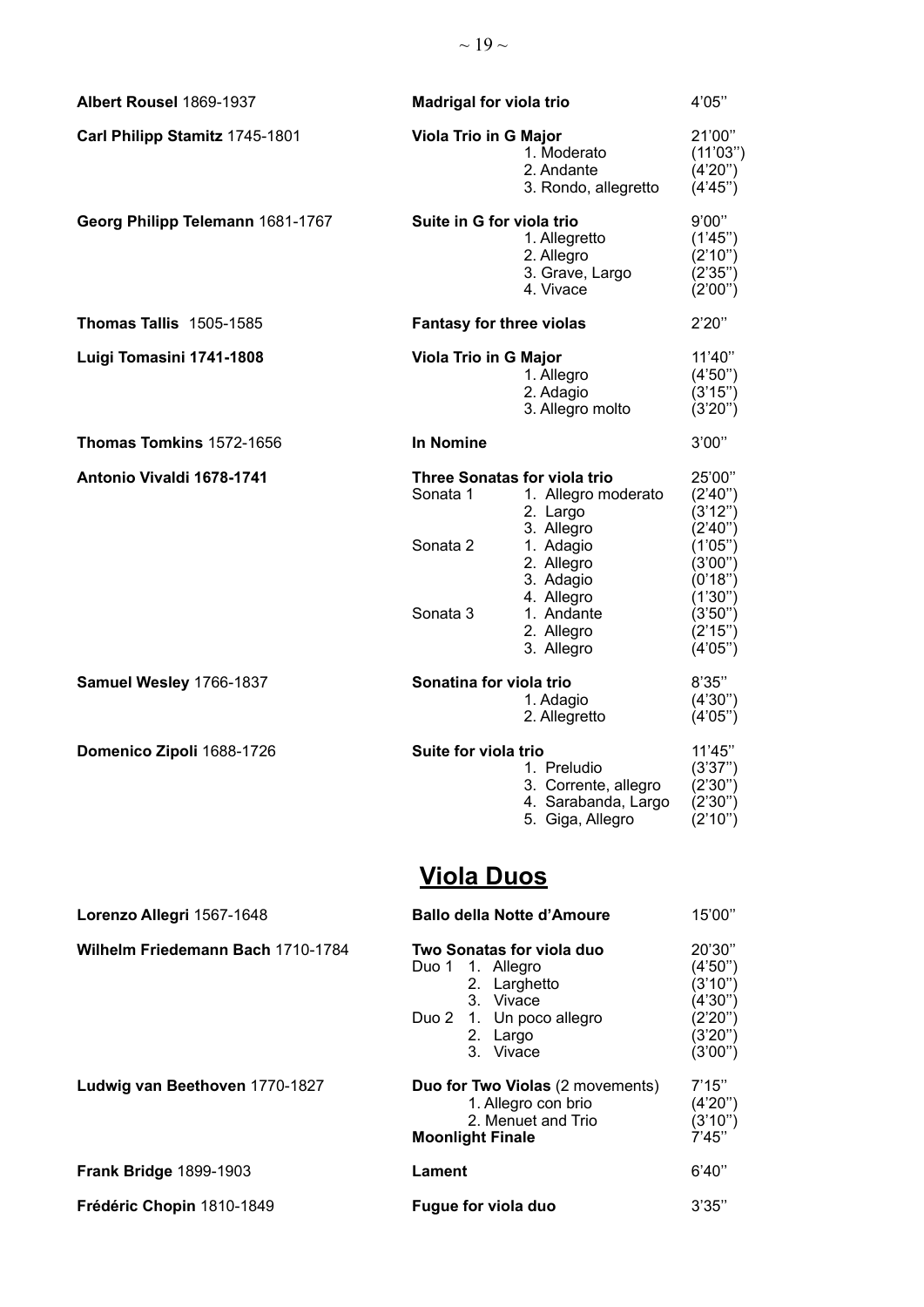| William Croft 1678-1727          | Six Sonatas for viola duo<br>1. Andantino<br>Sonata 1<br>2. Allegro                                                                                                                                                   | 33'00"<br>(1'20'')<br>(2'05'')                                                                                               |
|----------------------------------|-----------------------------------------------------------------------------------------------------------------------------------------------------------------------------------------------------------------------|------------------------------------------------------------------------------------------------------------------------------|
|                                  | 3. Adagio/Allegro<br>Sonata 2<br>1. Allegro<br>2. Adagio e tranquillo<br>3. Allegro                                                                                                                                   | (2'35'')<br>(1'30'')<br>(2'10'')<br>(1'18")                                                                                  |
|                                  | Sonata 3<br>1. Adagietto<br>2. Vivace<br>3. Allegro vivace                                                                                                                                                            | (1'21'')<br>(1'05")<br>(1'58")                                                                                               |
|                                  | Sonata 4<br>1. Adagio<br>2. Allegro scherzando<br>3. Poco adagio                                                                                                                                                      | (2'43")<br>(2'15")<br>(1'00")<br>(3'05'')                                                                                    |
|                                  | 4. Adagio/Allegro<br>1. Grave<br>Sonata 5<br>2. Vivace<br>3. Allegro                                                                                                                                                  | (1'50'')<br>(2'00'')<br>(1'12")                                                                                              |
|                                  | Sonata <sub>6</sub><br>1. Grave<br>2. Vivace<br>3. Grave/Allegro                                                                                                                                                      | (1'34'')<br>(2'22'')<br>(1'20'')                                                                                             |
| <b>Edward Elgar 1857-1934</b>    | <b>Two Viola Duos</b><br>1.<br>2.                                                                                                                                                                                     | 2'30''<br>(1'10'')<br>(1'20'')                                                                                               |
| Georg Friedrich Handel 1685-1759 | Capriccio<br><b>Chaconne of Two Violas</b><br><b>Six Viola Duos</b><br>1. Allegro<br>2. Allegro<br>3. Allegretto<br>4. Allegro<br>5. Moderato<br>6. Allegro                                                           | 4'55"<br>5'05"<br>15'00"<br>(2'00'')<br>(5'00'')<br>(1'35")<br>(1'30")<br>(2'15'')<br>(2'25'')                               |
| Anthony Holborne 1545p-1602      | <b>Ten Pieces for Five Violas</b><br>1. Bona Speranza<br>2. The Tears of the Muses<br>3. Pavan<br>4. Lullabie<br>5. The Cradle<br>6. The New Years Gift<br>7. Pavan<br>8. The Marie-Golde<br>9. Pavan<br>10. Galliard | 25'00"<br>(3'10'')<br>(2'04'')<br>(1'42")<br>(2'56'')<br>(2'44'')<br>(1'50'')<br>(3'00")<br>(1'50'')<br>(3'13'')<br>(1'45'') |
| Giovanni Gabrieli 1554-1612      | Quattro Canzoni a 8<br>1. Canzon XII<br>2. Canzon primi troni<br>3. Sonata pian'e forte<br>4. Canzon duodecimi toni                                                                                                   | 16'50"<br>(4"05")<br>(4'30'')<br>(4'10'')<br>(4'00'')                                                                        |
| Joseph Haydn 1732-1809           | <b>Divertimento</b><br><b>Minuet and Trio</b>                                                                                                                                                                         | 4'10''<br>2'45"                                                                                                              |
| Sancho Engaño 1922-1995          | <b>Dixie Doodle</b><br><b>Fugue in C minor</b><br><b>Gypsy Caprice</b><br><b>Just Strollin'</b><br><b>The Gypsy Viola</b><br><b>Trápala</b>                                                                           | 5'10''<br>6'00"<br>3'45"<br>4'40"<br>3'20''<br>3'45"                                                                         |
| <b>Andrew Levin</b>              | Variations on 'Twinkle, Twinkle'                                                                                                                                                                                      |                                                                                                                              |
| Felix Mendelssohn1809-1847       | <b>Canon for two violas</b>                                                                                                                                                                                           |                                                                                                                              |
| Thomas Morley 1557-1602          | <b>Nine Fantasias</b>                                                                                                                                                                                                 |                                                                                                                              |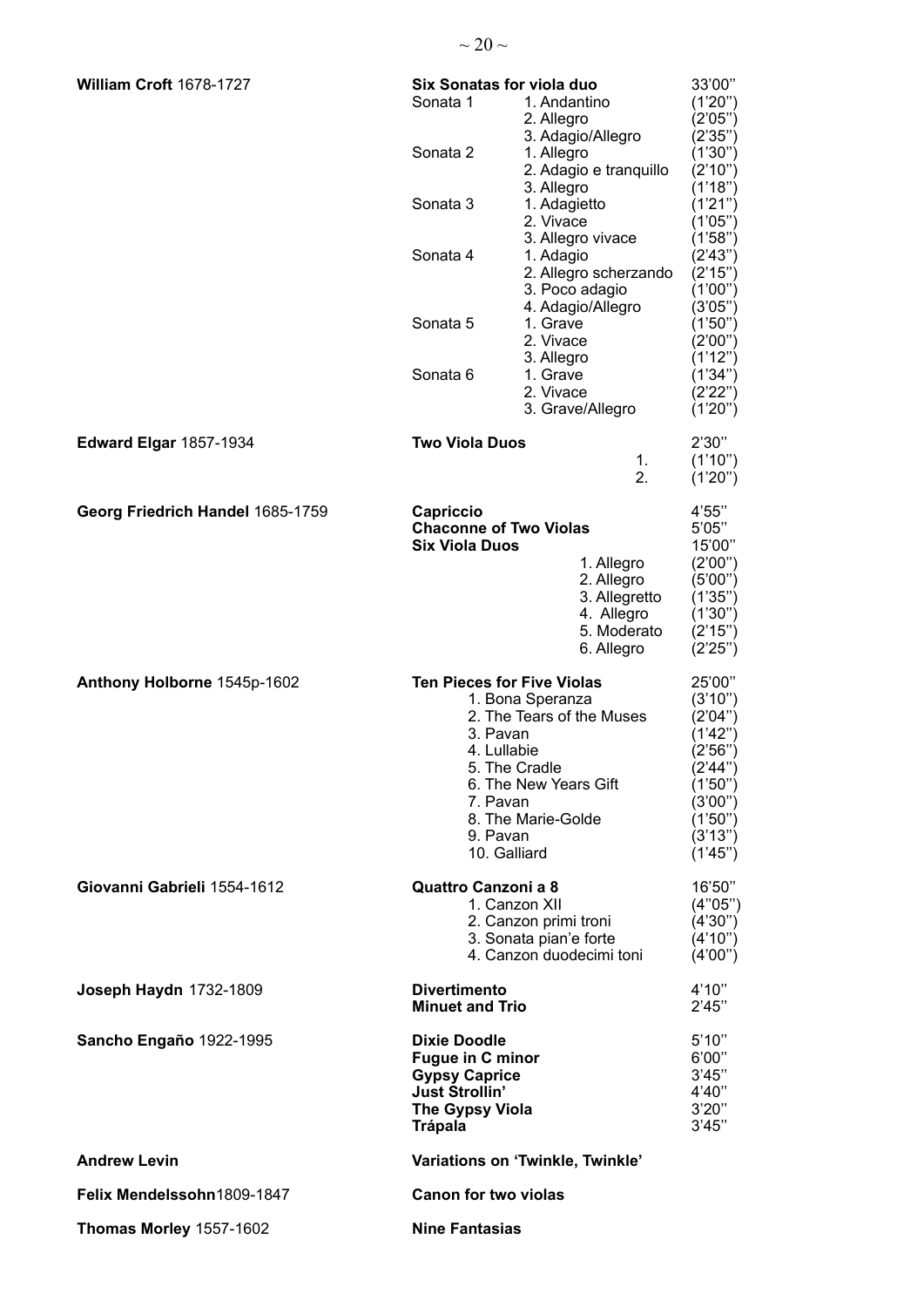| <b>Wolfgang Amadeus Mozart 1756-1791</b> |                                                  | <b>Six Canons</b>                                    |                                                         |                      |
|------------------------------------------|--------------------------------------------------|------------------------------------------------------|---------------------------------------------------------|----------------------|
|                                          |                                                  | Sonata for Viola Duo                                 |                                                         | 17'10"               |
|                                          |                                                  |                                                      | 1. Allegro                                              | (8'00")              |
|                                          |                                                  |                                                      | 2. Andante                                              | (5'40'')             |
|                                          |                                                  |                                                      | 3. Rondo, Allegro                                       | (3'15'')             |
| Jacques Offenbach 1819-1880              |                                                  |                                                      | <b>Sonata for Viola Duo (3 movements)</b>               | 15'00"               |
|                                          |                                                  |                                                      | 1. Allegro                                              | (6'30'')             |
|                                          |                                                  |                                                      | 2. Adagio                                               | (3'10'')             |
|                                          |                                                  |                                                      | 3. Allegretto                                           | (5'10'')             |
| Jean-Philippe Rameau 1683-1764           |                                                  | <b>Suite for Viola Duo</b>                           |                                                         | 25'45"               |
|                                          |                                                  |                                                      | 1. Les Tendres Plaintes. Rondeau                        | (2'40'')             |
|                                          |                                                  | 2. Les Niais de Sologne                              |                                                         | (1'45'')<br>(4'40'') |
|                                          |                                                  | 3. Les Soupirs. Tendrement<br>4. La Joyeuse. Rondeau |                                                         | (1'15'')             |
|                                          |                                                  | 5. La Follette. Rondeau                              |                                                         | (1'33")              |
|                                          |                                                  | 6. L'Entretien des Muses                             |                                                         | (5'10'')             |
|                                          |                                                  | 7. Les Tourbillons. Rondeau                          |                                                         | (2'44'')             |
|                                          |                                                  | 8. Le Lardon. Menuet                                 |                                                         | (0.55")              |
|                                          |                                                  | 9. La Boiteuse. Trio                                 |                                                         | (2'00")              |
|                                          |                                                  | 10. Les Cyclopes. Rondeau                            |                                                         | (4'15'')             |
| Domenico Scarlatti 1685-1757             |                                                  | <b>Three Viola Duets</b>                             |                                                         | 7'35"                |
|                                          |                                                  |                                                      | 1. Moderato                                             | (2'30'')             |
|                                          |                                                  |                                                      | 2. Allegro<br>3. Allegro                                | (2'15'')<br>(4'00'') |
|                                          |                                                  |                                                      |                                                         |                      |
| <b>Scott Slapin</b>                      |                                                  | <b>Nocturn for Two Violas</b>                        |                                                         |                      |
| Georg Philipp Telemann 1681-1767         |                                                  | <b>3 Sonatas for Two Violas</b>                      |                                                         | 19'00"               |
|                                          |                                                  | Sonata 1.                                            | 1. Vivace                                               | (2'24'')             |
|                                          |                                                  |                                                      | 2. Allegretto<br>3. Spiritoso                           | (2'16'')<br>(2'34'') |
|                                          |                                                  | Sonata 2.                                            | 1. Allegro                                              | (1'55'')             |
|                                          |                                                  |                                                      | 2. Moderato                                             | (1'47")              |
|                                          |                                                  |                                                      | 3. Allegro                                              | (1'52")              |
|                                          |                                                  | Sonata 3.                                            | 1. Vivace                                               | (1'33")              |
|                                          |                                                  |                                                      | 2. Poco presto                                          | (2'00")              |
|                                          |                                                  | 3. Allegro<br>Five sonatas for viola duo             |                                                         | (2'05'')             |
|                                          |                                                  |                                                      |                                                         | 46'30"               |
|                                          |                                                  | Sonata 1.                                            | 1. Allegro<br>2. Andante                                | (4'30'')<br>(2'10'') |
|                                          |                                                  |                                                      | 3. Menuetto                                             | (1'10")              |
|                                          |                                                  |                                                      | 4. Canone, allegretto                                   | (1'35")              |
|                                          |                                                  | Sonata 2.                                            | 1. Allegro                                              | (4'10'')             |
|                                          |                                                  |                                                      | 2. Andante                                              | (1'45")              |
|                                          |                                                  |                                                      | 3. Menuetto                                             | (1'42")              |
|                                          |                                                  |                                                      | 4. Canone, allegretto                                   | (2'25")              |
|                                          |                                                  | Sonata 3.                                            | 1. Allegro moderato                                     | (1'27")              |
|                                          |                                                  |                                                      | 2. Adagio<br>3. Menuetto                                | (1'44'')<br>(5'10")  |
|                                          |                                                  |                                                      | 4. Allegro                                              | (2'05'')             |
|                                          |                                                  | Sonata 4.                                            | 1. Allegro moderato                                     | (1'00")              |
|                                          |                                                  |                                                      | 2. Allegro                                              | (1'42")              |
|                                          |                                                  |                                                      | 3. Andante                                              | (2'20'')             |
|                                          |                                                  |                                                      | 4. Presto                                               | (3'10")              |
|                                          |                                                  | Sonata 5.                                            | 1. Moderato                                             | (1'00")              |
|                                          |                                                  |                                                      | 2. Scherzando                                           | (1'15'')             |
|                                          |                                                  |                                                      | 3. Largo<br>4. Vivace                                   | (2'00")              |
|                                          |                                                  | <b>Six Canonic Sonatas</b>                           |                                                         | (2'05'')             |
|                                          |                                                  |                                                      | The Gulliver Suite for viola duo                        | 7'10''               |
|                                          | 1. Intrada. Spiritoso<br>2. Lilliputian Chaconne |                                                      |                                                         | (1.21")<br>(0'30")   |
|                                          | 3. Brobdignagian Gigue                           |                                                      |                                                         | (2'25")              |
|                                          |                                                  |                                                      | 4. Reverie of the Laputans and their attendant flappers | (1'26'')             |
|                                          |                                                  |                                                      |                                                         |                      |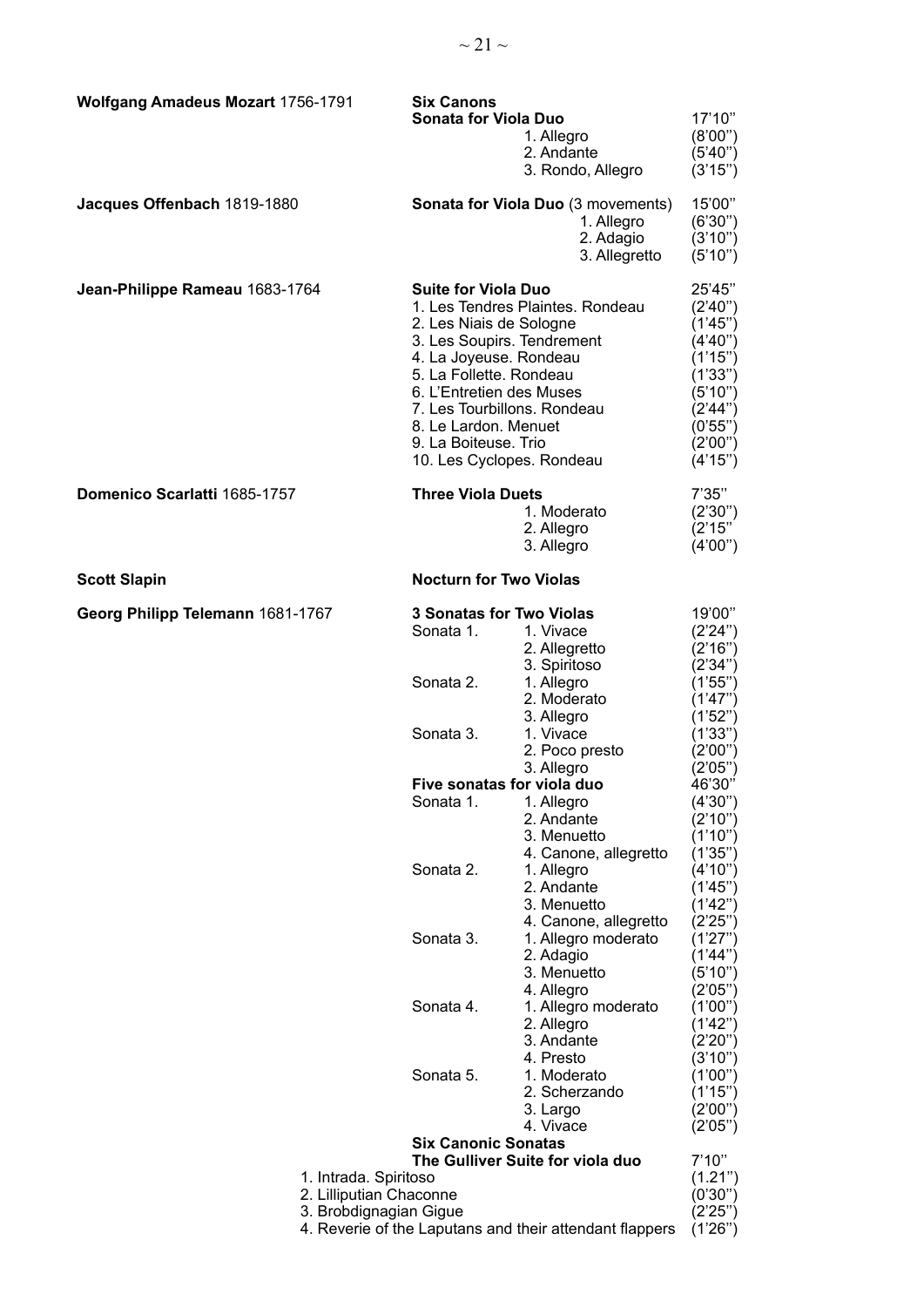# **Other viola ensemble**

| Tomaso Albinoni 1671-1751         | <b>Sonata for Viola Quintet</b><br>1. Grave<br>2. Allegro<br>3. Adagio<br>4. Allegro                                                                                                                                                   | 8'30"<br>(1'12'')<br>(2'30'')<br>(2'05'')<br>(2'50'')                                                                    |
|-----------------------------------|----------------------------------------------------------------------------------------------------------------------------------------------------------------------------------------------------------------------------------------|--------------------------------------------------------------------------------------------------------------------------|
| Lorenzo Allegri 1573-1648         | <b>Ballo della Notte d'Amoure</b><br>In 11 parts - for 6 violas                                                                                                                                                                        | 15'00"                                                                                                                   |
| Johann Sebastian Bach 1685-1750   | <b>Prelude and Andante - for 5 violas</b><br><b>Concertante</b> – for 4 solo viola, and viola ensemble                                                                                                                                 | 7'00"                                                                                                                    |
| Ludwig van Beethoven 1770-1827    | <b>Egmont Overture - for viola sextet</b><br>Symphony No.6 - for viola sextet<br>1. Allegro ma non troppo<br>2. Andante molto mosso<br>3. Allegro<br>4. Allegro<br>5. Allegretto                                                       | 7'55"<br>41'00"<br>(11'55'')<br>(11'10'')<br>(4'55'')<br>(4'00'')<br>8'50'                                               |
| Alexander Borodin 1833-1887       | <b>Polovtsian Dances - for 5 violas</b>                                                                                                                                                                                                | 11'40"                                                                                                                   |
| Johannes Brahms 1833-1897         | Andante Moderato - for viola quintet<br><b>Sonataensatz</b> - for viola sextet                                                                                                                                                         | 10'00"                                                                                                                   |
| <b>William Byrd 1540-1620</b>     | <b>O Mistris Mine</b> - for 8 violas                                                                                                                                                                                                   | 5'15"                                                                                                                    |
| Frederick Delius 1862-1934        | <b>Summer Night on the River</b><br>for viola sextet<br>5'50''                                                                                                                                                                         |                                                                                                                          |
| Arnoud Xavier d'Enjoués 1650-1711 | Galliard - for double viola quartet                                                                                                                                                                                                    | 5'00"                                                                                                                    |
| Giovanni Gabrieli 1557-1612       | <b>Sonata pian' e forte - for 8 violas</b><br><b>Quattro Canzoni a 8</b><br>1. Canzon XII<br>2. Canzon primi troni<br>3. Sonata pian'e forte<br>4. Canzon duodecimi toni                                                               | 4'15"<br>16'50"<br>(4"05")<br>(4'30'')<br>(4'10'')<br>(4'00'')                                                           |
| Ian Gammie                        | <b>Bratschentanz</b> - for viola ensembe                                                                                                                                                                                               |                                                                                                                          |
| Orlando Gibbons 1583-1625         | Pavan and Galliard à 6<br>1. Pavan<br>2. Galliard<br>Six Fantasias for viola sextet - vol.1<br>1. Allegretto<br>2. Allegretto<br>3. Poco andante<br>Six Fantasias for viola sextet - vol.2<br>4. Moderato<br>5. Andante<br>6. Maestoso | 9'35"<br>(5'30')<br>(4'00'')<br>10'15"<br>(3'40'')<br>(3'21'')<br>(3'05'')<br>12'20"<br>(3'50'')<br>(4'32'')<br>(3'50'') |
| Alexander Glazunov 1865-1936      | <b>Intermezzo Romantico</b> - for 5 violas                                                                                                                                                                                             | 7'55"                                                                                                                    |
| <b>Edvard Grieg 1843-1907</b>     | Holberg Suite - for 5 violas<br>1. Prelude<br>2. Saraband<br>3. Gavotte and Musette<br>4. Air<br>5. Rigaudon                                                                                                                           | 18'00"<br>(2'47")<br>(2'20'')<br>(3'20'')<br>(4'40")<br>(3'20'')                                                         |